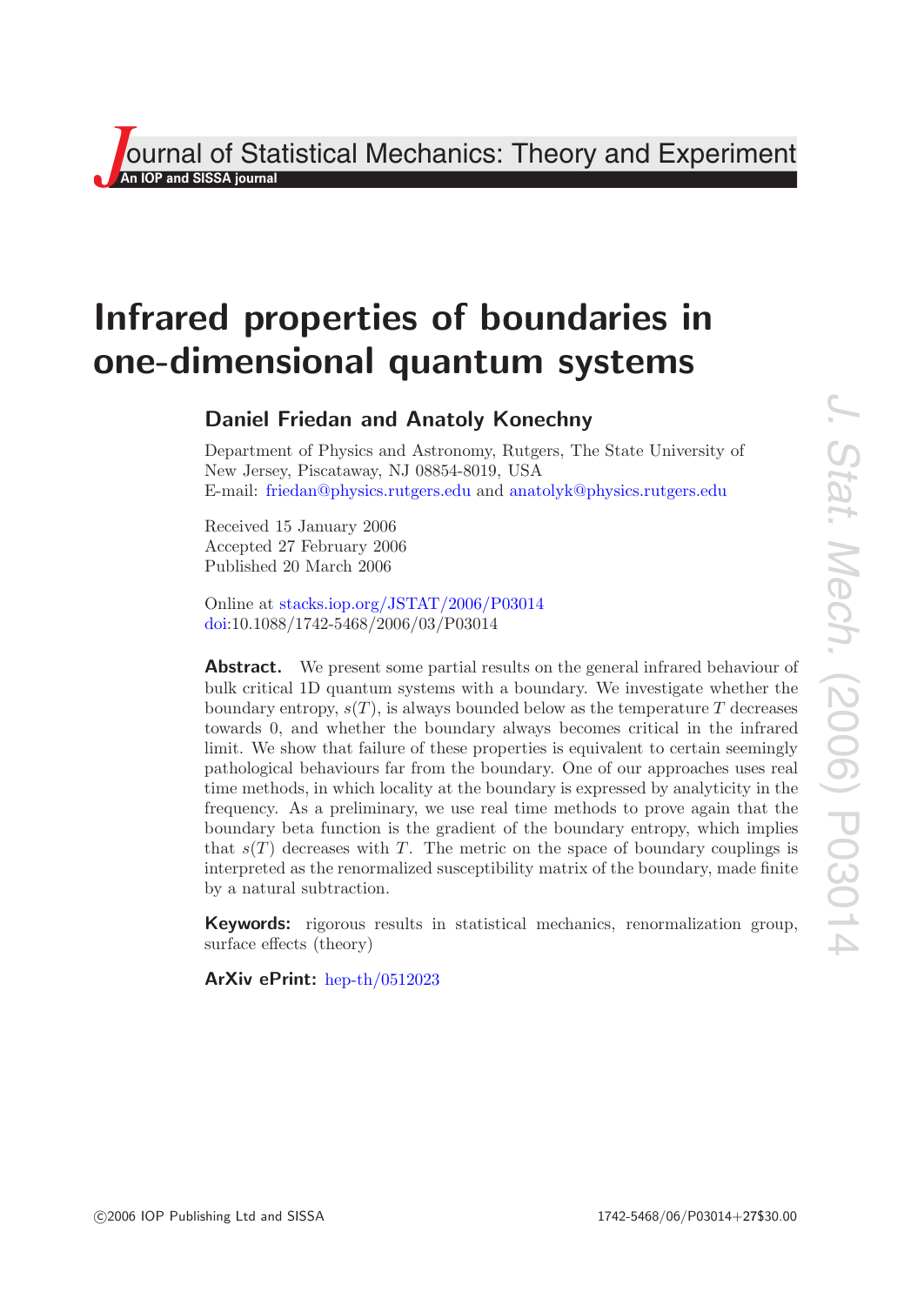#### **Contents**

|    | 1. Introduction                                                                                                                                                                                                                                           | 2                                      |
|----|-----------------------------------------------------------------------------------------------------------------------------------------------------------------------------------------------------------------------------------------------------------|----------------------------------------|
| 2. | <b>Notation and basic facts</b>                                                                                                                                                                                                                           | $\bf{5}$                               |
|    | 3. Boundary entropy at a fixed point and locality                                                                                                                                                                                                         | 9                                      |
|    | 4. At $T=0$ , $\lim_{\tau\to\infty} \tau^2 \langle \theta(\tau) \theta(0) \rangle_c = 0$                                                                                                                                                                  | 9                                      |
| 5. | <b>Proof of the gradient formula in the real time formalism</b><br>5.5.<br>5.6. The renormalized boundary susceptibility matrix                                                                                                                           | 13<br>14<br>16<br>17<br>19<br>20<br>23 |
| 6. | Estimate of $ds/dT$ using the dispersion formula<br><b>Acknowledgments</b><br>Appendix A. $\langle \theta \theta \rangle_c$ decays at infinity from bulk conformal invariance at $T > 0$<br>Appendix B. A lower bound on boundary entropy of Cardy states | 23<br>24<br>25<br>25<br>26             |
|    | <b>References</b>                                                                                                                                                                                                                                         | $\bf{27}$                              |

## <span id="page-1-0"></span>**1. Introduction**

In this paper we study the infrared behaviour of bulk critical one-dimensional quantum systems with a boundary. These are 1D quantum systems whose bulk couplings are at a critical point, but whose boundary couplings are not necessarily critical. We would like to show that the boundary couplings are always driven to a renormalization group fixed point in the far infrared, which is to say that the boundary always becomes critical in the infrared limit. We would also like to show that the boundary entropy cannot decrease without limit, but must approach some lower bound as the temperature decreases towards zero. Alternatively, we would like to understand what kind of quantum boundary does not go to an IR fixed point, or does release an unlimited amount of entropy as its temperature goes to zero. We record here some partial results which might be useful as steps towards these goals.

The boundary entropy, s, is the difference between the total entropy and the bulk entropy (which is proportional to the length of the system). For critical boundaries, the number  $g = \exp(s)$  is the universal non-integer ground state degeneracy of Affleck and Ludwig [\[1\]](#page-26-2). In [\[3\]](#page-26-3), we proved a gradient formula

<span id="page-1-1"></span>
$$
\frac{\partial s}{\partial \lambda^a} = -g_{ab}(\lambda)\beta^b(\lambda) \tag{1}
$$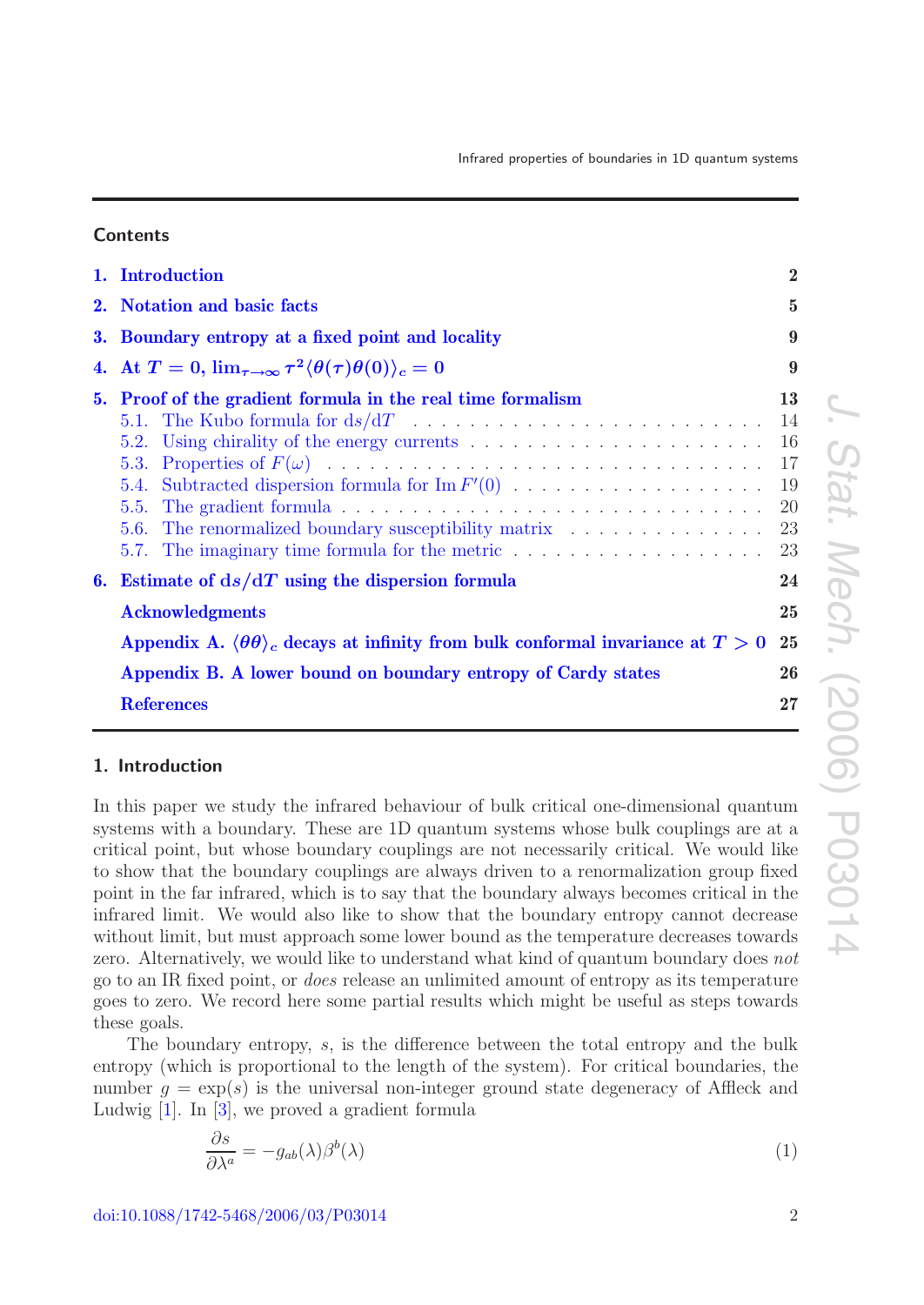which expresses the boundary beta function,  $\beta^b$ , as the gradient of the boundary entropy, s, with respect to a certain metric,  $g_{ab}$ , on the space of all the marginal and relevant boundary couplings. The  $\lambda^a$  are the boundary coupling constants. The boundary entropy depends on the temperature and the boundary couplings, and satisfies the renormalization group equation

$$
\left(T\frac{\partial}{\partial T} + \beta^a \frac{\partial}{\partial \lambda^a}\right)s = 0,\tag{2}
$$

so the boundary gradient formula implies that

$$
T\frac{\partial s}{\partial T} = \beta^a g_{ab}\beta^b \ge 0.
$$
\n(3)

Thus  $s(T)$  always decreases with decreasing temperature, which is to say that the boundary entropy always decreases under the renormalization group. The boundary is critical,  $\beta^{a}(\lambda) = 0$ , if and only if the boundary entropy is stationary in the temperature,  $ds/dT = 0$ . The boundary entropy can decrease below zero because the third law of thermodynamics does not apply. The boundary is not an isolated system.

We would like to understand the properties of the boundary in the far infrared. For bulk 1D quantum systems, without boundary, the c-theorem [\[7\]](#page-26-4) gives considerable control over the infrared behaviour. The c-theorem states that a certain function of the bulk couplings decreases under the renormalization group, is stationary if and only if the bulk beta function vanishes, and cannot become negative. This is almost enough to show that the bulk system must flow to a fixed point in the infrared. We point out below an additional assumption that is needed.

The generic bulk system has a mass gap, so it flows in the infrared to the trivial  $c = 0$  fixed point, where no excitations remain. There does not seem to be an analogously trivial boundary system. A boundary that flowed to  $s = -\infty$ ,  $q = 0$  might provide a candidate, but no such system is known. In every known example, the infrared limit is a non-trivial boundary fixed point and the boundary entropy decreases to a finite lower limit. Non-trivial boundary excitations always remain. It can be conjectured that the boundary entropy is necessarily bounded below throughout a RG flow, and that the flow necessarily ends at an IR fixed point, unless some pathologies develop. We would like to understand what technical assumptions are needed to prove these conjectures, and what physical principles they express.

The boundary gradient formula succeeds in excluding some exotic forms of renormalization group behaviour. For example, limit cycles within the space of boundary couplings are impossible. But the gradient formula by itself does not guarantee that the system flows to an infrared fixed point. The boundary entropy might decrease without bound, with  $\beta^a(\lambda)$  never approaching zero. This possibility could be excluded if we could show that the boundary entropy is bounded below (for a given bulk critical system). We are at least able to show, under certain assumptions, that  $\beta^a g_{ab} \beta^b \to 0$  in the infrared limit (see section [6\)](#page-23-0). This is analogous to what the c-theorem provides in the bulk. It does not establish that  $\beta^a$  vanishes in the infrared limit, just as the analogous bulk result does not, but this is a step in the right direction.

A lower bound on the boundary entropy would also be of interest because it would imply that only a bounded amount of information can be added to a given boundary or junction within a near-critical quantum circuit. Such circuits have been argued to be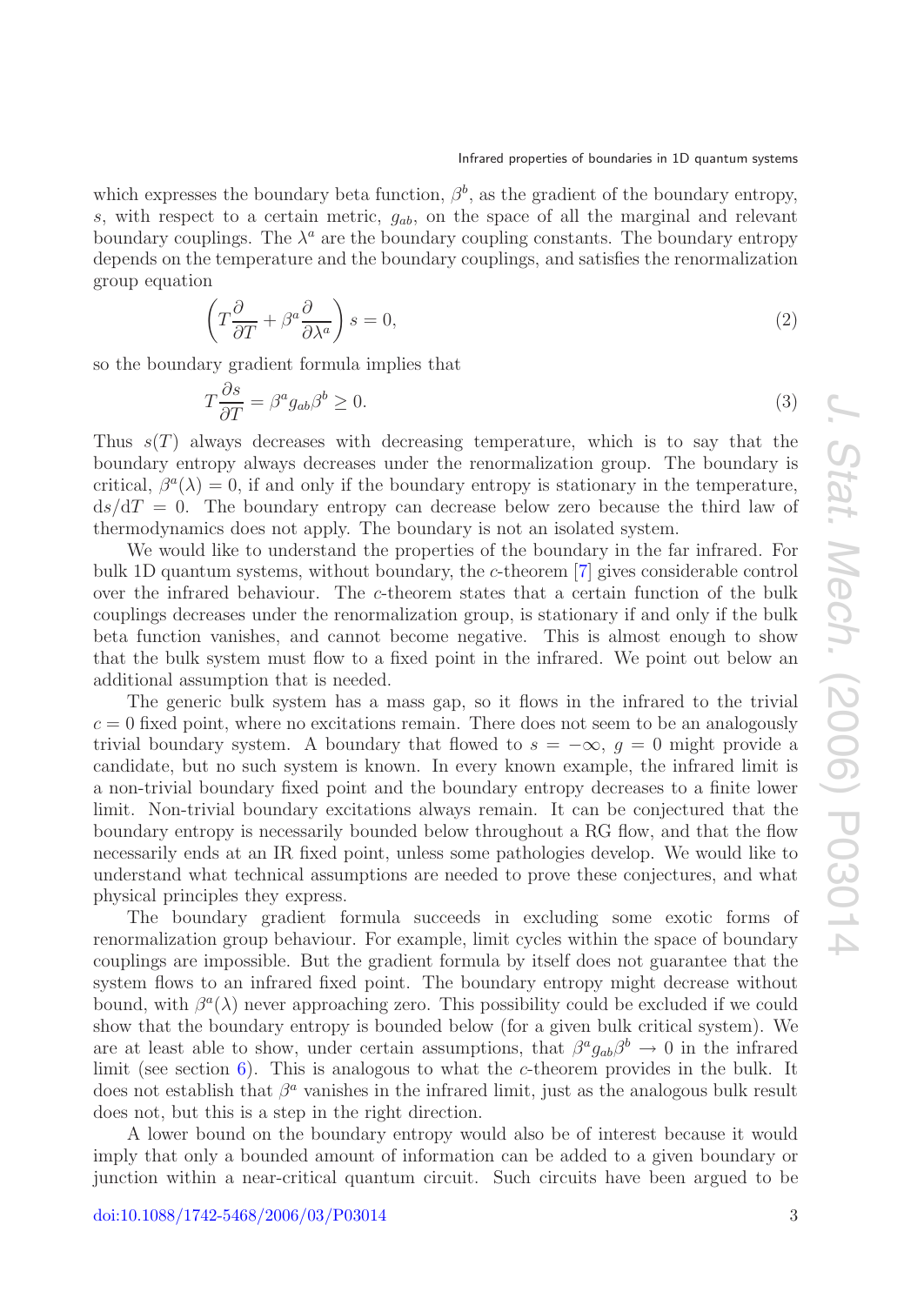the ideal physical systems for asymptotically large-scale quantum computers [\[4\]](#page-26-5). A lower bound on the boundary entropy would be a very general constraint on the design of such quantum computers.

There are a number of examples of a lower bound on  $q = \exp(s)$  for boundary conformal field theories corresponding to a given bulk conformal field theory. For the compact  $U(1)$  Gaussian model with target radius R, normalized so that  $R = 1$ is the self-dual radius, the lowest value of s corresponds to the Dirichlet boundary condition,  $s_D = -\frac{1}{4} \ln 2 - \frac{1}{2} \ln R$ , when  $R \ge 1$ , and to the Neumann boundary condition,  $s_N = -\frac{1}{4} \ln 2 + \frac{1}{2} \ln R$ , when  $R \le 1$ , so the lower bound on s is  $-\frac{1}{4} \ln 2 - \frac{1}{2} |\ln R|$ . Clearly, there is no universal lower bound, independent of the bulk conformal field theory.

Another set of examples is provided by the conformal boundary conditions given by the Cardy boundary states in rational conformal field theories [\[6\]](#page-26-6). Each Cardy boundary state is labelled by a primary field  $i$ . We point out in the appendix that the Cardy state with the smallest value of s is the one associated with the identity operator,  $i = 0$ , so the lower bound on s is  $s_0 = \frac{1}{2} \ln S_{00}$  where  $S_{00}$  is the corresponding entry of the modular S-matrix. In the case of the unitary  $c < 1$  conformal field theories, the Cardy states are all the possible conformal boundary conditions. For the unitary minimal models with central charge

$$
c_m = 1 - \frac{6}{m(m+1)}, \qquad m = 2, 3, \dots
$$

the lower bound is

$$
s_0(m) = \frac{1}{4} \ln \left[ \frac{8}{m(m+1)} \sin^2 \left( \frac{\pi}{m} \right) \sin^2 \left( \frac{\pi}{m+1} \right) \right].
$$

In these examples, one can observe the crucial role of locality in putting a lower bound on s. It is the imposition of the Cardy constraint, which is a form of the locality condition, that ensures a non-zero overlap  $g = \langle B|0 \rangle$  between the boundary state and the conformal vacuum.

In this paper, we start by arguing that any critical boundary system must have  $q > 0$ , or else the system would not have a sensible thermodynamic limit. We then argue that, for non-critical boundaries, the boundary contribution,  $\theta(\tau)$ , to the trace of the energy– momentum tensor goes to a multiple of the identity operator in the far infrared. We work directly at  $T = 0$ . Specifically, we show that its connected two-point function in Euclidean time satisfies

$$
\lim_{\tau \to \infty} \tau^2 \langle \theta(\tau) \theta(0) \rangle_c = 0. \tag{4}
$$

<span id="page-3-0"></span>We need to assume that, far from the boundary, the bulk conformal invariance is restored in a strong sense. The canonical scaling dimension of  $\theta(\tau)$  is 1, so equation [\(4\)](#page-3-0) comes close to implying that  $\theta(\tau)$  vanishes up to a multiple of the identity operator, which would imply that the infrared limit is scale invariant. To finish the argument, we need that the correlation functions of the bulk operators satisfy a cluster decomposition condition in the infrared limit. This is essentially the assumption that the infrared limit is a welldefined boundary quantum field theory, in which case the vanishing of the two-point function implies the vanishing of the operator. We do not know whether our assumption is provable from general principles. If this gap can be filled, then the infrared limit at  $T = 0$  is a boundary quantum field theory with  $\theta(\tau) = \langle \theta \rangle$  1, which is a boundary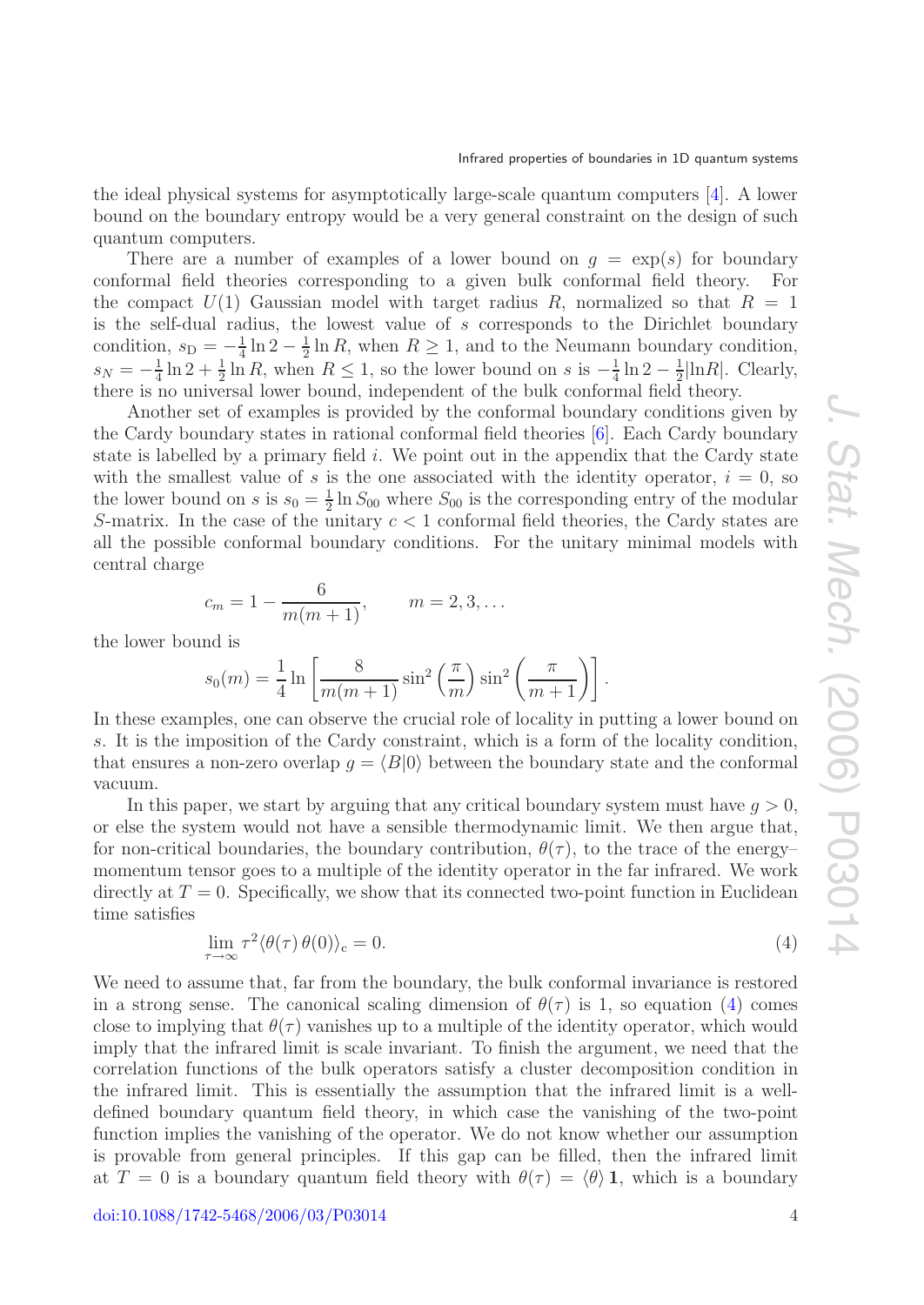conformal field theory. Given the previous argument that any boundary conformal field theory has  $s > -\infty$ , the boundary entropy of the original system would be bounded below.

An analogous gap exists in the argument that the infrared limit in the bulk is always a fixed point. An assumption is also needed that the infrared limit is a well-defined quantum field theory, so that the vanishing of the two-point function of the trace of the energy– momentum tensor implies that the operator itself vanishes. In the boundary case, the bulk operator algebra does not change under the renormalization group, so the situation might be better than in the bulk case. This leaves a hope that our results can be strengthened.

Our second approach is to use real time methods at  $T > 0$ . As a preliminary step, we re-prove the boundary gradient formula using real time methods, based on the spectral analysis of the flow of entropy through the boundary [\[5\]](#page-26-7). In this version of the proof, the metric  $g_{ab}$  is given a physical interpretation. It is the renormalized boundary susceptibility matrix, made finite by a natural subtraction. It can be measured experimentally. We try to use the real time formalism to show that  $ds/dT = \beta^a g_{ab} \beta^b / T$  is integrable with respect to T at  $T = 0$ . This would imply a lower bound on s. We only succeed in showing that  $T ds/dT \to 0$  as  $T \to 0$ , which implies that  $\beta^a g_{ab} \beta^b \to 0$ . The condition of integrability at  $T = 0$  is reformulated as an estimate on the low temperature behaviour of a certain spectral function, an estimate that we do not know how to prove.

#### <span id="page-4-0"></span>**2. Notation and basic facts**

We will be using both real and Euclidean time descriptions of a one-dimensional quantum system. The space–time coordinates are  $(x, t)$ ,  $x \ge 0$ . The boundary is at  $x = 0$ . The Euclidean time is  $\tau = it$ . The space–time metric is

$$
(\mathrm{d}s)^2 = -v^2(\mathrm{d}t)^2 + (\mathrm{d}x)^2 = v^2(\mathrm{d}\tau)^2 + (\mathrm{d}x)^2
$$

where v is the velocity of 'light'. The system is in equilibrium at temperature  $T$ . The imaginary time correlation functions are periodic in Euclidean time, with period  $\beta = 1/T$  (in units with  $\hbar = k = 1$ ). The normalized equilibrium expectation values are denoted by  $\langle \mathcal{O} \rangle_{\text{eq}}$ . The connected two-point expectation values are  $\langle \mathcal{O}_1 \mathcal{O}_2 \rangle_c$  =  $\langle \mathcal{O}_1 \mathcal{O}_2 \rangle_{\text{eq}} - \langle \mathcal{O}_1 \rangle_{\text{eq}} \langle \mathcal{O}_2 \rangle_{\text{eq}}$ . The energy–momentum tensor is  $T^{\mu}_{\nu}(x,t)$ . Conservation of energy–momentum in the bulk is expressed by

$$
\partial_{\mu}T^{\mu}_{\nu}(x,t) = 0 \qquad x > 0. \tag{5}
$$

<span id="page-4-2"></span>The Hamiltonian is

$$
H = -\theta(t) + \int_0^\infty dx \, T_t^t(x, t) \tag{6}
$$

where  $-\theta(t)$  is the boundary energy operator. Energy conservation at the boundary is<sup>[1](#page-4-1)</sup>

<span id="page-4-3"></span>
$$
\partial_t \theta(t) = T_t^x(0, t). \tag{7}
$$

<span id="page-4-1"></span><sup>1</sup> In the present paper our conventions differ from the ones in [\[3\]](#page-26-3) in that the energy–momentum components have canonical dimensions, instead of being dimensionless, as in [\[3\]](#page-26-3). As a result, extra factors of the RG scale  $\mu$  are present in various equations in [\[3\]](#page-26-3).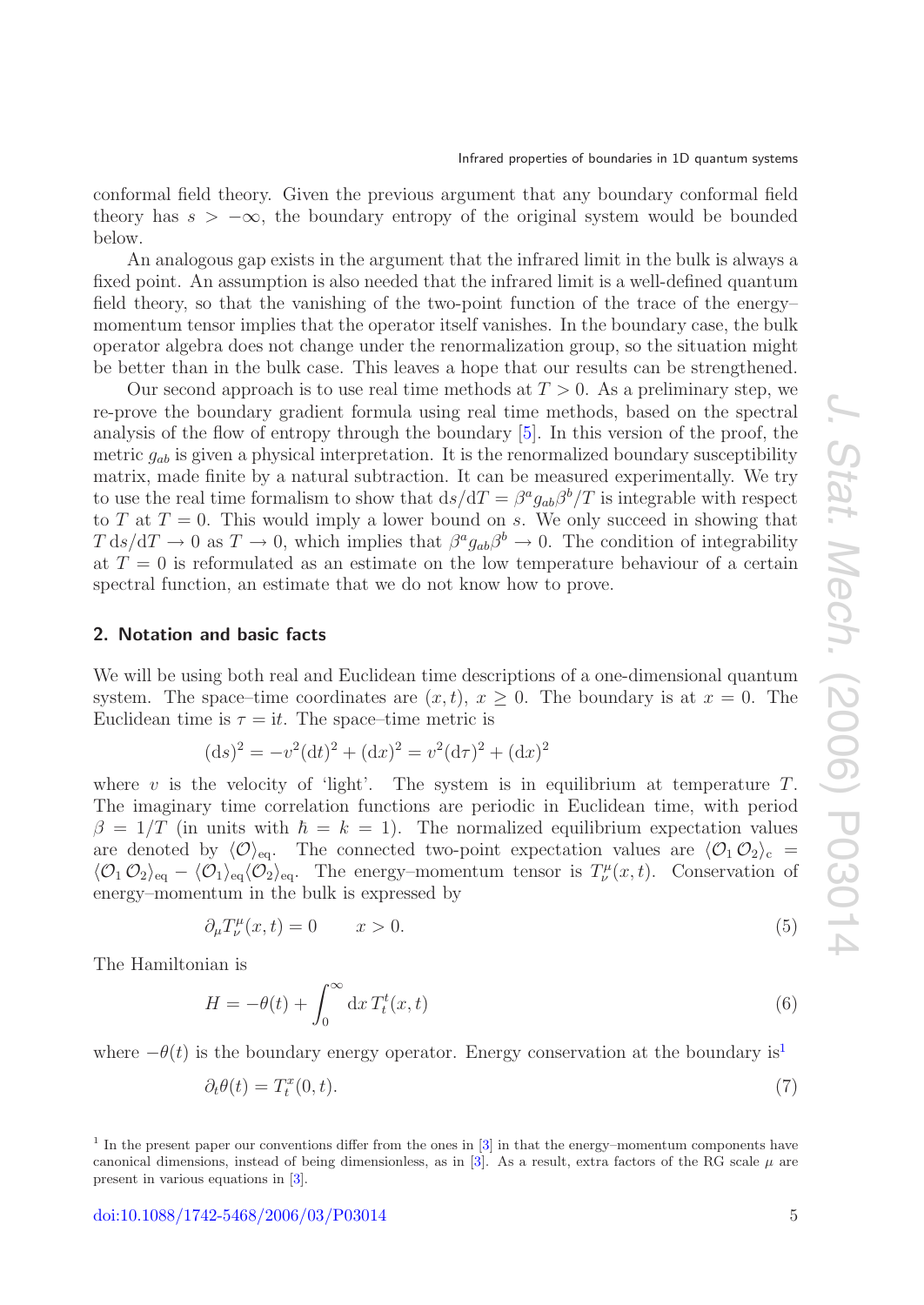The energy density  $T_t^t(x,t)$  is the only component of the energy–momentum tensor that has a boundary contribution. See  $[3]$  for a more complete discussion of the bulk + boundary energy–momentum tensor.

Bulk criticality is equivalent to local scale invariance in the bulk:

$$
\Theta(x,t) = T^{\mu}_{\mu}(x,t) = T^x_x(x,t) + T^t_x(x,t) = 0 \qquad x > 0.
$$
\n(8)

The trace of the energy–momentum tensor is concentrated at the boundary,

$$
\Theta(x,t) = \delta(x)\theta(t),\tag{9}
$$

and can be expanded in the boundary fields:

$$
\theta(t) = \beta^a \phi_a(t) \tag{10}
$$

where the boundary operators  $\phi_a(t)$  are the relevant and marginal fields localized at the boundary. The coefficients  $\beta^a$  comprise the boundary beta function. The operators  $\phi_a(t)$ have ultraviolet scaling dimensions all  $\leq 1$ . The boundary coupling constants,  $\lambda^a$ , are related to the boundary fields,  $\phi_a(t)$ , by

$$
\frac{\partial Z}{\partial \lambda^a} = \frac{\partial z}{\partial \lambda^a} = \beta \langle \phi_a(0) \rangle_{\text{eq}} \tag{11}
$$

where  $Z$  is the full partition function and  $z$  is the boundary partition function. The definition of z starts with a system of finite length, L. An arbitrary boundary condition is imposed at  $x = L$ . In the thermodynamic limit  $L \to \infty$ , the full partition function,  $Z_L$ , factorizes into a bulk part and a boundary part:

$$
e^{-\pi cL/6\beta}Z_L \to zz'
$$

where c is the bulk conformal central charge and the constants  $z$  and  $z'$  are the boundary partition functions of the boundaries at  $x = 0$  and  $x = L$  respectively. Only the product  $zz'$  is determined. Unitarity of the quantum system implies that all the products  $zz'$ are real and positive, for all pairs of boundary conditions. We can take the boundary condition at  $x = L$  to be the same as the boundary condition at  $x = 0$  (strictly speaking, the CPT transform of the boundary condition at  $x = 0$ ). Then  $e^{-\pi cL/6\beta}Z_L \to |z|^2$ . Now we can determine z as the positive real square root of  $|z|^2$ . This is consistent, because all the products  $zz'$  are positive real numbers. We construct the system on the infinite half-cylinder with a single boundary at  $x = 0$  by taking the limit  $L \to \infty$ , dividing by z' to eliminate dependence on the boundary condition at  $x = L$ . In terms of the bulk conformal field theory on the half-cylinder, where the spatial coordinate is  $v\tau$  and the Euclidean time is  $x/v$ , the boundary condition at  $x = 0$  is represented by a boundary state  $\langle B|$ , while the 'boundary condition' at  $x = L$  is represented by the bulk ground state  $|0\rangle$ , since all the excited states at  $x = L$  are suppressed exponentially in L. The boundary partition function is the overlap  $z = \langle B|0\rangle$ . The logarithm of the full partition function then takes the form

$$
\ln Z_L = \frac{c\pi}{6\beta} L + \ln z \tag{12}
$$

where  $c\pi/6\beta$  is the universal ground state energy density of the bulk conformal field theory.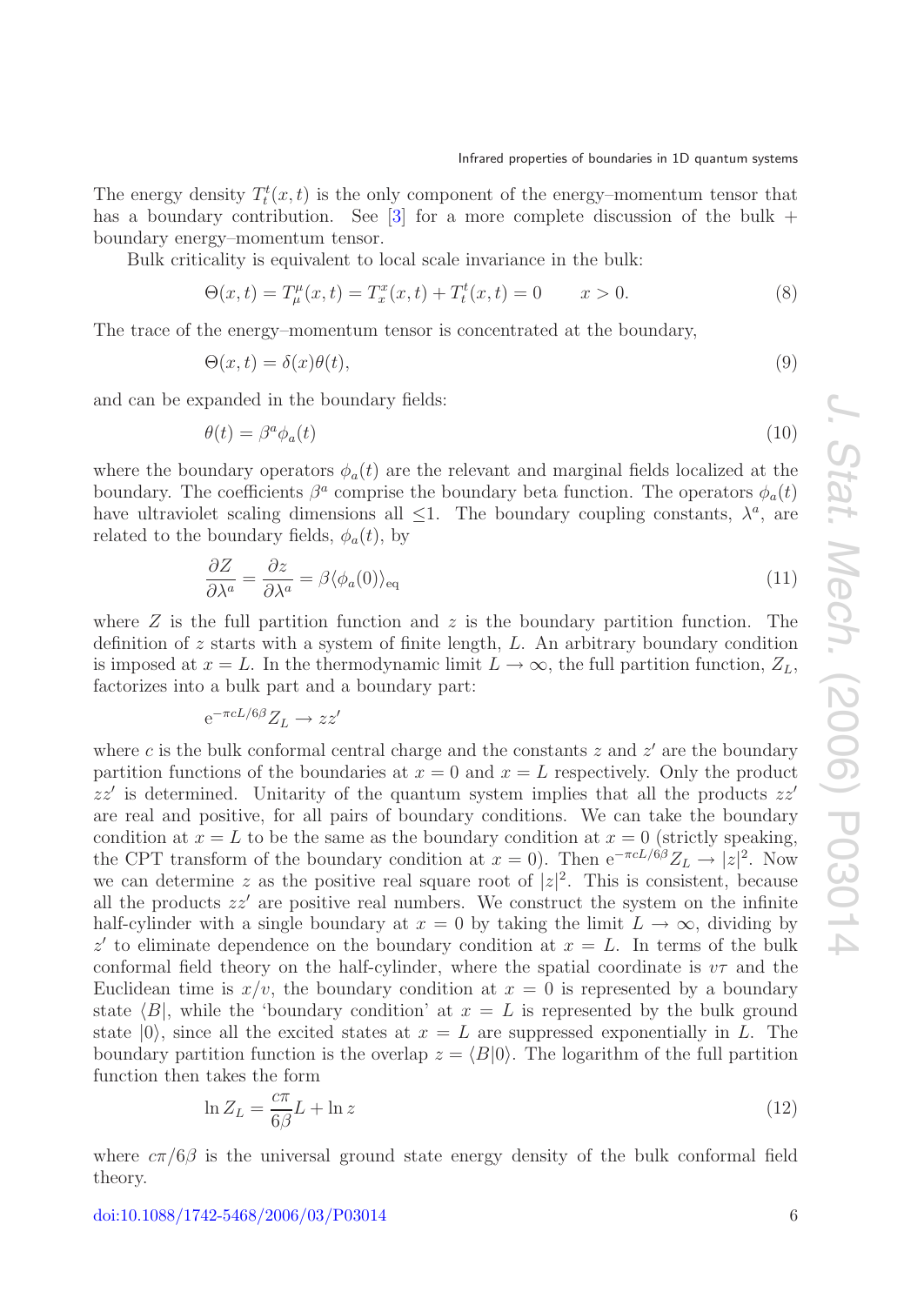The total entropy of the system is  $S_L = (1 - \beta \partial/\partial \beta)Z_L$ . Removing the bulk contribution leaves the boundary entropy

<span id="page-6-0"></span>
$$
s = \left(1 - \beta \frac{\partial}{\partial \beta}\right) \ln z. \tag{13}
$$

The boundary entropy is a function of  $\mu\beta$ , where  $\mu$  is the renormalization scale. It satisfies the renormalization group equation

$$
\left(-\mu \frac{\partial}{\partial \mu} + \beta^a \frac{\partial}{\partial \lambda^a}\right)s = \left(-\beta \frac{\partial}{\partial \beta} + \beta^a \frac{\partial}{\partial \lambda^a}\right)s = 0.
$$
\n(14)

For thermodynamic quantities, the infrared limit  $\mu \to \infty$  is equivalent to the zerotemperature limit  $T \to 0$ . In this paper, we will avoid writing  $\mu$  and  $\mu \to \infty$ . Instead, when we study thermodynamic quantities, we will take  $T \to 0$ , and use the second form of the renormalization group equation for  $s$ . When we study the quantum field theory at  $T = 0$ , we will take the IR limit by scaling all times and distances to infinity in the correlation functions.

The boundary beta function vanishes at a fixed point, so  $s$  is then a number, independent of temperature:  $s = \ln z = \ln q$ , where q is the universal non-integer ground state degeneracy of Affleck and Ludwig [\[1\]](#page-26-2). This is the 'ground state' degeneracy because, being constant in T, it can be evaluated at  $T = 0$ . For any finite L, the energy spectrum is discrete, so the ground state degeneracy is then an integer. The spectrum becomes continuous in the limit  $L \to \infty$ , so the numerical factor  $z = g$  can be an arbitrary non-negative number. In particular, it is possible to have  $q < 1$ ,  $s < 0$ .

Affleck and Ludwig conjectured that the value of g is larger at the ultraviolet fixed point of a renormalization group trajectory than at the infrared fixed point  $[1, 2]$  $[1, 2]$  $[1, 2]$ . This  $q$ -theorem was proved in [\[3\]](#page-26-3) by proving the boundary gradient formula, equation [\(1\)](#page-1-1). The boundary gradient formula implies that the boundary entropy decreases with decreasing temperature,  $ds/dT > 0$ , so the boundary entropy decreases along the renormalization group trajectory, so the value of  $s = \ln q$  at the ultraviolet fixed point, at  $T = \infty$ , is greater than the value at the infrared fixed point, at  $T = 0$ . Ordinary entropy in statistical mechanics always decreases with temperature, but this is not obvious for the boundary entropy. The total entropy  $S_L$  of the system of length L does go down with temperature, trivially, but the large bulk contribution,  $c\pi L/3\beta$ , also decreases with temperature, so it is not obvious that the difference, the boundary entropy, decreases with temperature.

The metric in the gradient formula is

$$
g_{ab} = \int_0^\beta d\tau \int_0^\beta d\tau' \langle \phi_a(\tau) \phi_b(\tau') \rangle_c \left[ 1 - \cos\left( \frac{2\pi(\tau - \tau')}{\beta} \right) \right] \tag{15}
$$

so

$$
\frac{\mathrm{d}s}{\mathrm{d}T} = \frac{1}{T} \int_0^\beta \mathrm{d}\tau \int_0^\beta \mathrm{d}\tau' \langle \theta(\tau)\theta(\tau') \rangle_c \left[ 1 - \cos\left(\frac{2\pi(\tau - \tau')}{\beta}\right) \right]. \tag{16}
$$

Canonical ultraviolet behaviour ensures that any non-universal contact terms in the twopoint function have dimension at most 2. The factor  $1 - \cos(2\pi(\tau - \tau')/\beta)$  vanishes to second order at  $\tau = \tau'$ , so no contact terms contribute to the metric. The metric is thus finite and universal, assuming canonical ultraviolet behaviour. However, it is difficult to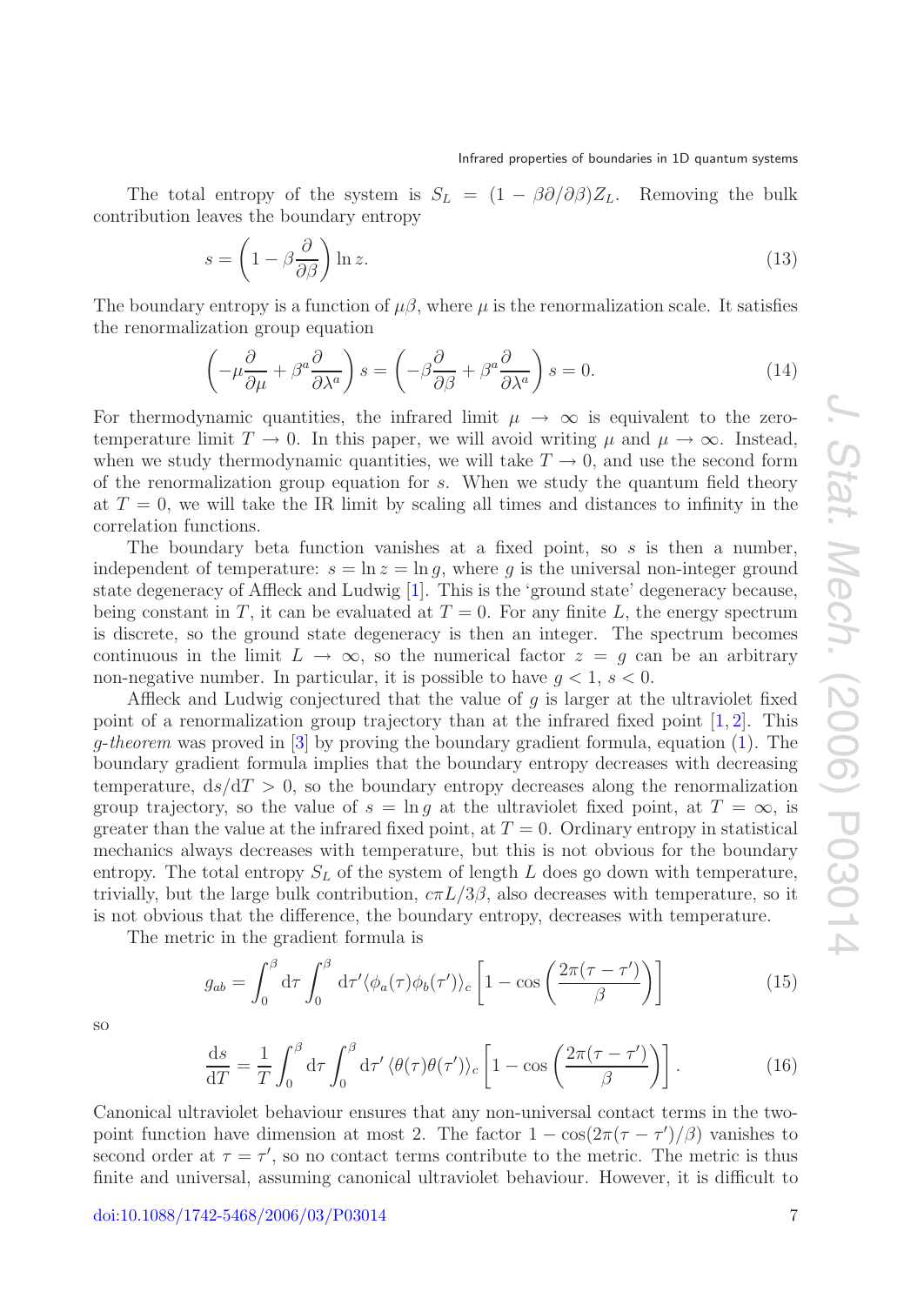see a physical interpretation of the metric when it is written in this form, as an integral of a two-point function over Euclidean time.

Given bulk conformal invariance, the symmetric energy–momentum tensor has only two independent components:

<span id="page-7-0"></span>
$$
T_t^x(x,t) = -v^2 T_x^t(x,t) = T_R(x,t) - T_L(x,t),
$$
  
\n
$$
vT_t^t(x,t) = -vT_x^x(x,t) = T_R(x,t) + T_L(x,t).
$$
\n(17)

The bulk conservation law implies that  $T_R(x,t)$  and  $T_L(x,t)$  are chiral currents:

<span id="page-7-2"></span>
$$
T_R(x,t) = T_R(x - vt), \t T_L(x,t) = T_L(x + vt).
$$
\n(18)

They are related to the Virasoro operators in the 'closed string' channel:

<span id="page-7-4"></span>
$$
T_R(z) = T_{zz}(z) = -\frac{v^2}{2\pi}T(z) = -\frac{2\pi}{\beta^2} \sum_{n=-\infty}^{\infty} e^{-2\pi nz/v\beta} L_n,
$$
  
\n
$$
T_L(\bar{z}) = T_{\bar{z}\bar{z}}(\bar{z}) = -\frac{v^2}{2\pi} \bar{T}(\bar{z}) = -\frac{2\pi}{\beta^2} \sum_{n=-\infty}^{\infty} e^{-2\pi n\bar{z}/v\beta} \bar{L}_n
$$
\n(19)

where  $z = x + i v \tau = x - vt$ . The coefficients are fixed by calculating the Hamiltonian in the 'closed string' channel, where  $v\tau$  is the spatial coordinate and  $x/v$  the Euclidean time:

$$
H_{\text{closed}} = \frac{2\pi}{\beta} (L_0 + \bar{L}_0) = \int_0^\beta d\tau \ v T_x^x.
$$

On the semi-infinite cylinder, the boundary condition at  $x = \infty$  is the bulk ground state, which satisfies  $L_n|0\rangle = L_n|0\rangle = 0, n \ge -1$ . This implies that the bulk energy–momentum tensor, within correlation functions, decreases at infinity as

$$
T^{\mu}_{\nu}(x,\tau) \sim e^{-4\pi x/\beta}, \qquad x \to \infty.
$$
 (20)

Energy conservation at the boundary becomes

$$
\partial_t \theta(t) = T_R(-vt) - T_L(vt). \tag{21}
$$

<span id="page-7-1"></span>Therefore

$$
\theta(t) = \int_{-\infty}^{t} dt' T_R(-vt') - \int_{-\infty}^{t} dt' T_L(vt')
$$

$$
= \int_{t}^{\infty} dt' T_L(vt') - \int_{t}^{\infty} dt' T_R(-vt'). \tag{22}
$$

From  $(6)$ ,  $(17)$ ,  $(22)$  we obtain

<span id="page-7-3"></span>
$$
H = \int_{-\infty}^{\infty} dt \ T_R(vt) = \int_{-\infty}^{\infty} dt \ T_L(vt). \tag{23}
$$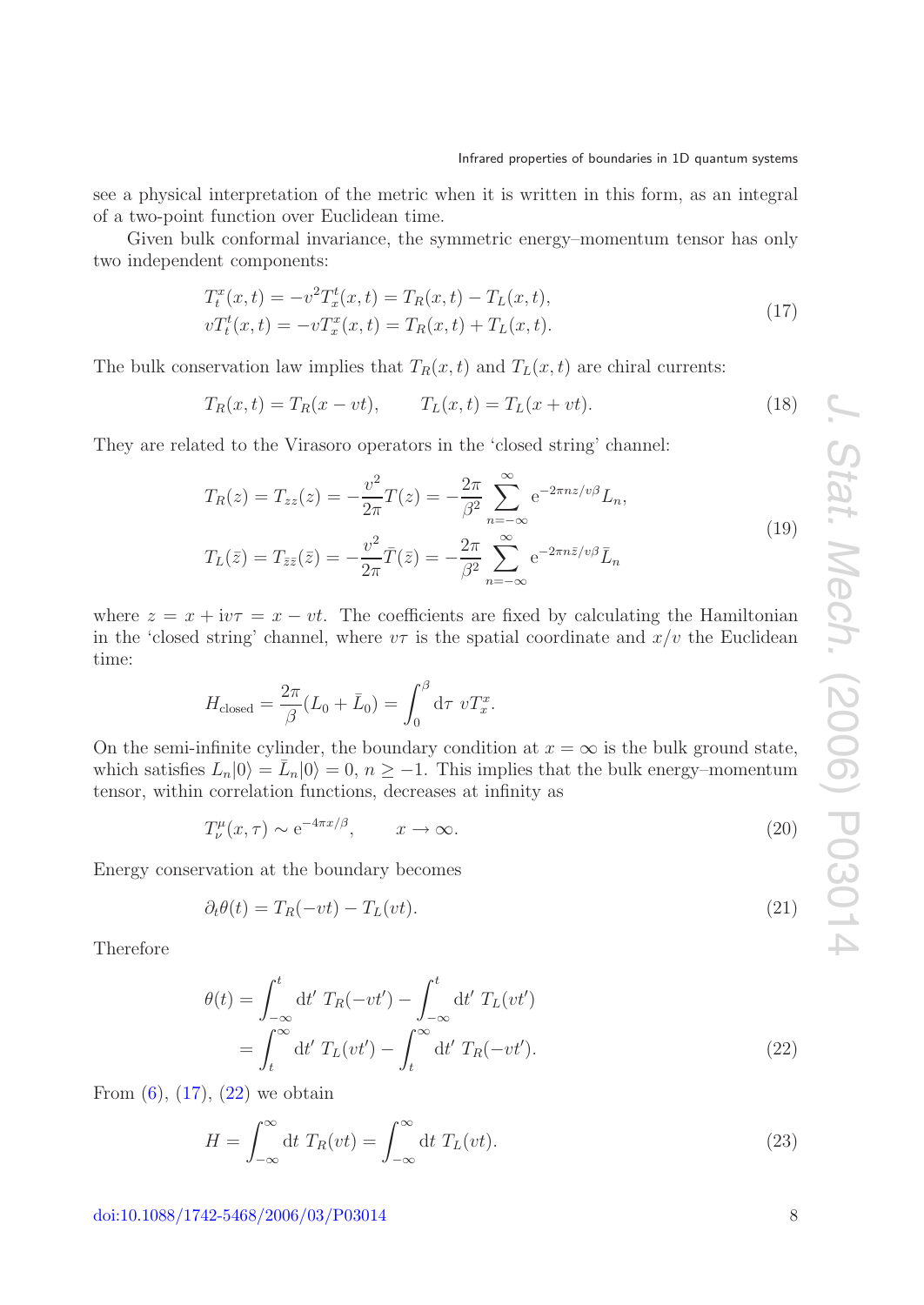#### <span id="page-8-0"></span>**3. Boundary entropy at a fixed point and locality**

We argue that all critical boundaries have  $q > 0$ . Suppose otherwise. Then there would be a conformal boundary condition given by a boundary state  $|B\rangle$  such that  $g = \langle 0|B \rangle = 0$ . In this case we should re-examine the  $L \to \infty$  thermodynamic limit. The boundary state  $|B\rangle$  is put at  $x = 0$ . At the other boundary, at  $x = L$ , we put a boundary condition  $\langle B' |$ . We choose  $\langle B' \rangle$  with the property that  $\langle B' \vert 0 \rangle > 0$  so as to ensure that a conformal vacuum remains when we take the limit  $L \to \infty$ . The one-point functions of bulk operators are then defined as

$$
\langle \phi(x,t) \rangle = \lim_{L \to \infty} \frac{\langle B' | e^{-LH_{\text{closed}}} \phi(x,t) | B \rangle}{\langle B' | e^{-LH_{\text{closed}}} | B \rangle}.
$$
\n(24)

The numerator in this fraction goes as  $e^{L\pi c/6}$  for large L, while the denominator goes as  $e^{L(\pi c/6-\Delta_1)}$  where  $\Delta_1$  is the lowest eigenvalue occurring in the action of  $H_{\text{closed}}$  on  $|B\rangle$ . If  $\langle 0|B \rangle = 0$ , then  $\Delta_1 > 0$  and the above limit is infinite, which means that there is no sensible thermodynamic limit. Alternatively, we could try defining a thermodynamic limit by putting the boundary state  $|B\rangle$  on both ends of the cylinder. In the limit  $L \to \infty$ , we would obtain finite correlation functions on the infinite half-cylinder, but these correlation functions would generically grow exponentially with separation and thus violate cluster decomposition in the x-direction. So  $g > 0$  for any sensible boundary conformal field theory.

## <span id="page-8-1"></span>**4. At**  $T=0$ ,  $\lim_{\tau\rightarrow\infty}\tau^2\langle\theta(\tau)\theta(0)\rangle_c=0$

Next, we try to argue that every boundary system flows to an infrared fixed point: a scale invariant, conformally invariant boundary field theory. Then, by the argument above, the boundary entropy would necessarily be bounded below, because the infrared fixed point would have  $q > 0$ .

We work directly at  $T = 0$ . The Euclidean space–time is the half-plane,  $x \geq 0$ ,  $-\infty < \tau < \infty$ . We argue that

<span id="page-8-2"></span>
$$
\lim_{|\tau - \tau'| \to \infty} |\tau - \tau'|^2 \langle \theta(\tau) \theta(\tau') \rangle_c = 0.
$$
\n(25)

Here  $\langle \theta(\tau) \theta(\tau') \rangle_c$  is the zero-temperature connected correlator evaluated on the boundary of the infinite half-plane. The factor  $|\tau - \tau'|^2$  accounts for the canonical scaling dimension of  $\theta(\tau)$ .

If we can assume that the infrared limit is a boundary quantum field theory, then we can conclude from equation [\(25\)](#page-8-2) that  $\theta(t)$  is a multiple of the identity in that limiting theory, so the infrared limit is a conformally invariant boundary quantum field theory, a fixed point of the renormalization group.

The last assumption, that the infrared limit is a quantum field theory, is also implicitly present when the c-theorem is used to show that every bulk quantum field theory goes to a fixed point (perhaps trivial) in the infrared. The c-theorem [\[7\]](#page-26-4) implies that the trace,  $\Theta = T^{\mu}_{\mu}$ , of the bulk energy-momentum tensor has a vanishing connected twopoint function in the infrared limit. This in turn implies that all correlation functions of the limiting theory are conformally invariant. The implicit assumption is that those correlation functions exist in the infrared limit. In the boundary case the situation might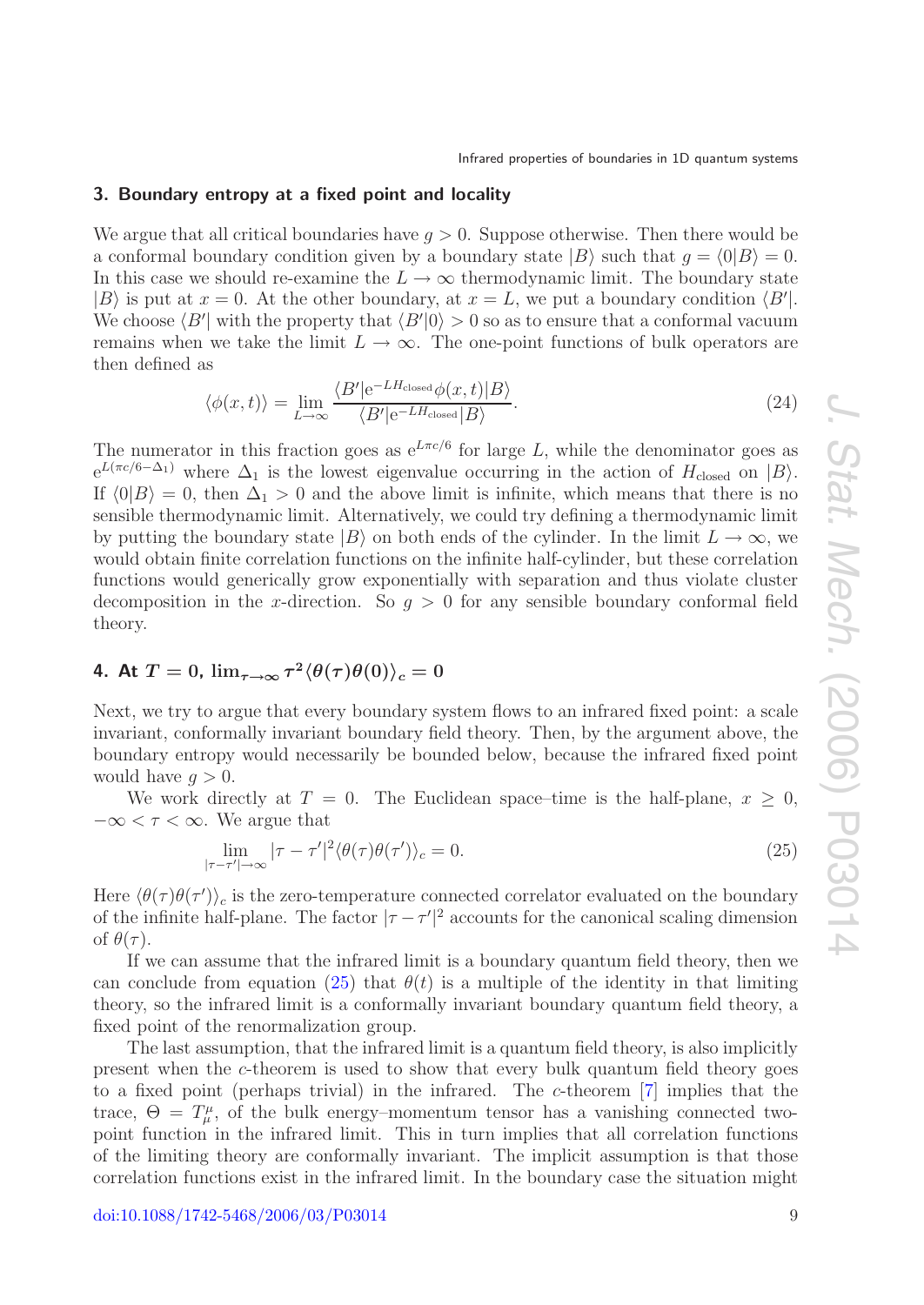be more favourable, because the bulk operator algebra stays fixed (is not flowing). This leaves a hope that our results can be strengthened.

Our argument is based on the principle that the system should become conformally invariant far from the boundary. Consider the quantization in which  $\tau$  is the spatial coordinate and x is the Euclidean time (call this the x-quantization). Space is now the entire real line,  $-\infty < \tau < \infty$ . The boundary condition is represented by a state  $|\mathcal{B}\rangle$ inserted at  $x = 0$ . The correlation functions are expectation values of x-ordered products of operators:

$$
\langle \phi_1(\tau_1, x_1) \dots \phi_n(\tau_n, x_n) \rangle_{\mathcal{B}} = \langle 0 | \phi_1(\tau_1, x_1) \dots \phi_n(\tau_n, x_n) | \mathcal{B} \rangle \tag{26}
$$

where  $\langle 0|$  is here the vacuum state, and  $x_1 \geq x_2 \geq \cdots \geq x_n$ . The correlation functions are normalized,  $\langle 0|\mathcal{B}\rangle = 1$ .

Suppose  $Q$  is the generator of a symmetry of the bulk system, specifically a global conformal symmetry. Then  $\langle 0|Q = 0$ . It seems reasonable to suppose that

$$
\langle 0|Q\phi_1(\tau_1, x_1)\dots\phi_n(\tau_n, x_n)|\mathcal{B}\rangle = 0.
$$
\n(27)

For the bulk global conformal symmetry group,  $SL(2,\mathbb{C})$ , we can take Q to be any of the six generators

$$
Q_n = \int_{-\infty}^{\infty} d\tau (x + i v \tau)^n T_R(x + i v \tau),
$$
  
\n
$$
\bar{Q}_n = \int_{-\infty}^{\infty} d\tau (x - i v \tau)^n \bar{T}_L(x - i v \tau) \qquad n = 0, 1, 2.
$$
\n(28)

We should note that there is a subtlety in the above reasoning. A conserved charge Q is defined as an integral

$$
Q = \int_{-\infty}^{+\infty} d\tau \, j^x(\tau, x) = \lim_{R \to \infty} \int_{|\tau| < R} d\tau \, j^x(\tau, x) \tag{29}
$$

where  $i^{x}(\tau,x)$  is the x-component of the corresponding current. Since we have very little knowledge of the properties of the state  $|\mathcal{B}\rangle$  in general, we can worry that the limit  $R \to \infty$ taken in a correlator

$$
\lim_{R \to \infty} \langle 0 | \int_{|\tau| < R} d\tau j^x(\tau, x) \phi_1(\tau_1, x_1) \dots \phi_n(\tau_n, x_n) | \mathcal{B} \rangle \tag{30}
$$

might not converge to zero. The problem with this limit could be due to a high density of low energy states present in  $|\mathcal{B}\rangle$ . If for some reason the above limit does not converge to zero this would mean that the asymptotic symmetry Q is spontaneously broken by the boundary condition  $|\mathcal{B}\rangle$ . We will assume that this does not happen or, in other words, the charge Q exists and is an asymptotic symmetry in the theory on a half-plane with the given boundary condition  $|\mathcal{B}\rangle$ . The condition  $\langle 0|Q = 0$ , understood in the above sense, implies that correlation functions are asymptotically conformally invariant. That is, correlation functions containing a commutator  $|Q, \phi(\tau, x)|$  asymptotically vanish for  $x \to \infty$ . But the condition  $\langle 0|Q = 0$  is stronger.

At temperature  $T > 0$ , the Euclidean time is compact, so there is no subtlety in expressing the bulk conformal invariance. In appendix A we use the bulk conformal invariance at  $T > 0$ , then take the  $T \to 0$  limit, and, assuming that dispersion relations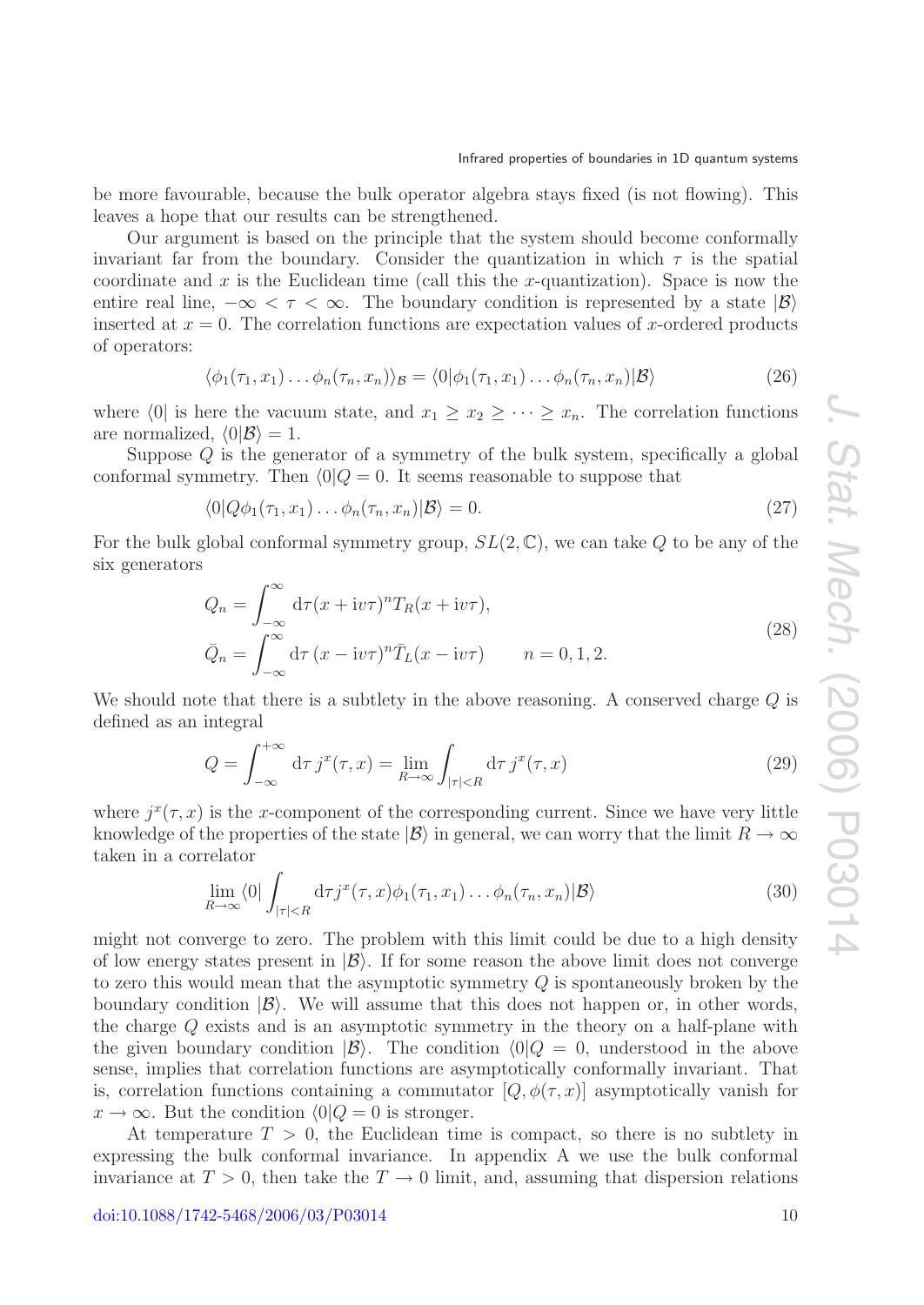behave in a continuous fashion in this limit, we reproduce all the consequences of the  $\langle 0|Q = 0$  assumption that we are making here. It cannot be considered as a derivation of the  $\langle 0|Q = 0$  condition, though, because the assumption of continuity at  $T = 0$  is essentially as strong as the  $\langle 0|Q = 0$  condition itself.

With this assumption, we can write, for any  $x > 0$ ,

$$
0 = \begin{cases} \int_{-\infty}^{+\infty} d\tau (x + i v \tau)^n \langle T_R(x + i v \tau) \theta(0) \rangle_c & n = 0, 1, 2 \\ \int_{-\infty}^{+\infty} d\tau (x - i v \tau)^n \langle T_L(x - i v \tau) \theta(0) \rangle_c & n = 0, 1, 2 \end{cases}
$$
(31)

<span id="page-10-2"></span>or, equivalently,

$$
0 = \begin{cases} \int_{-\infty}^{+\infty} d\tau \, \tau^n \langle T_R(x + i v \tau) \theta(0) \rangle_c & n = 0, 1, 2\\ \int_{-\infty}^{+\infty} d\tau \, \tau^n \langle T_L(x - i v \tau) \theta(0) \rangle_c & n = 0, 1, 2. \end{cases} \tag{32}
$$

Now we consider the spectral representations for the two-point correlation functions. In Euclidean time we have

<span id="page-10-5"></span>
$$
\langle T_R(x + i v \tau) \theta(0) \rangle_c = \frac{1}{2\pi i} \int_{-\infty}^{\infty} d\omega \left[ \theta(\tau) \theta(\omega) - \theta(-\tau) \theta(-\omega) \right] e^{-\omega(\tau - i x/v)} A_{\theta R}(\omega)
$$
  

$$
\langle T_L(x - i v \tau) \theta(0) \rangle_c = \frac{1}{2\pi i} \int_{-\infty}^{\infty} d\omega \left[ \theta(-\tau) \theta(\omega) - \theta(\tau) \theta(-\omega) \right] e^{\omega(\tau + i x/v)} A_{\theta L}(\omega)
$$
\n(33)

$$
\langle \theta(\tau)\theta(0) \rangle_c = \frac{1}{2\pi} \int_0^\infty d\omega \, e^{-\omega|\tau|} A_{\theta\theta}(\omega). \tag{34}
$$

The boundary conservation equation [\(7\)](#page-4-3), written as

$$
\partial_{\tau}\theta(\tau) = -i[T_R(iv\tau) - T_L(-iv\tau)],\tag{35}
$$

<span id="page-10-4"></span> $implies<sup>2</sup>$  $implies<sup>2</sup>$  $implies<sup>2</sup>$ 

$$
A_{\theta\theta}(\omega) = \omega^{-1}(A_{\theta R}(\omega) + A_{\theta L}(-\omega)) = \omega^{-1}(A_{\theta R}(-\omega) + A_{\theta L}(\omega)).
$$
\n(36)

<span id="page-10-3"></span>We note, though we do not use it here, that  $T_R(x - vt)$  and  $T_L(x + vt)$  are self-adjoint operators, so

<span id="page-10-1"></span>
$$
\overline{A_{\theta R}(\omega)} = A_{\theta R}(-\omega), \qquad \overline{A_{\theta L}(\omega)} = A_{\theta L}(-\omega). \tag{37}
$$

and, by reflection positivity,  $A_{\theta\theta}(\omega) \geq 0$ .

The spectral functions  $A_{\theta R}(\omega)$ ,  $A_{\theta L}(\omega)$  are related to the commutators as

$$
A_{\theta R}(\omega) = \int_{-\infty}^{+\infty} dt \, e^{i\omega t} \langle i[T_R(0, t), \theta(0)] \rangle = \int_0^{+\infty} dt \, e^{i\omega t} \langle i[T_R(0, t), \theta(0)] \rangle,
$$
  
\n
$$
A_{\theta L}(\omega) = \int_{-\infty}^{+\infty} dt \, e^{-i\omega t} \langle -i[T_L(0, t), \theta(0)] \rangle = \int_{-\infty}^0 dt \, e^{-i\omega t} \langle -i[T_L(0, t), \theta(0)] \rangle
$$
\n(38)

<span id="page-10-0"></span><sup>2</sup> In deriving this equation from the boundary conservation equation one uses the fact that the correlator  $\langle \theta(\tau) \theta(\tau') \rangle_c$  vanishes for large separation and hence there cannot be a term proportional to  $\delta(\omega)$  in the spectral function.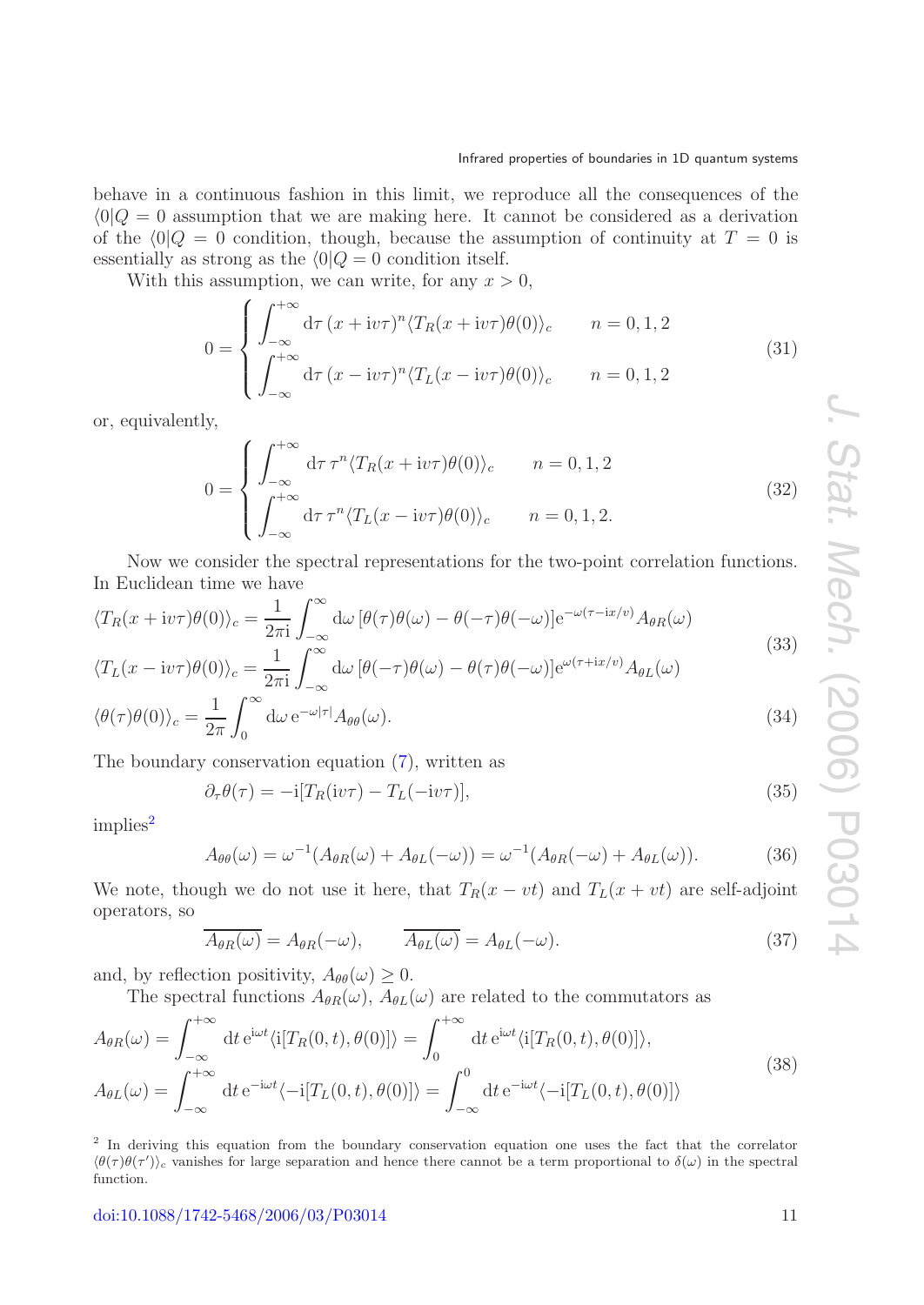where the final forms of the equations are consequences of the chirality of the energy–momentum currents, equation [\(18\)](#page-7-2), and causality (the vanishing of equal-time commutators at non-zero separation). It follows from the final forms of equations [\(38\)](#page-10-1) that the spectral functions  $A_{\theta R}(\omega)$  and  $A_{\theta L}(\omega)$  are analytic in the complex upper half-plane. Again, we note but do not use here that energy conservation at the boundary combined with the bulk equal-time commutation relations of the chiral energy–momentum currents now imply  $A_{\theta R}(\omega) = A_{\theta L}(\omega)$ , so  $A_{\theta \theta}(\omega) = (2/\omega) \text{Re } A_{\theta R}(\omega)$ .

The conformal invariance of the bulk vacuum at large  $x$ , expressed by equations [\(32\)](#page-10-2), is equivalent to

<span id="page-11-0"></span>
$$
0 = \int_{-\infty}^{+\infty} d\omega \, e^{i\omega x/v} \omega^{-n-1} A_{\theta R}(\omega) = \int_{-\infty}^{+\infty} d\omega \, e^{-i\omega x/v} \omega^{-n-1} A_{\theta L}(\omega), \qquad n = 0, 1, 2. \tag{39}
$$

It follows from [\(37\)](#page-10-3) and [\(39\)](#page-11-0) that

<span id="page-11-1"></span>
$$
0 = \int_{-\infty}^{+\infty} d\omega \, \omega^{-3} [\sin(\omega x/v) \operatorname{Re} A_{\theta R}(\omega) + \cos(\omega x/v) \operatorname{Im} A_{\theta R}(\omega)]. \tag{40}
$$

This implies that the functions  $\text{Re }A_{\theta R}(\omega)/\omega^2$  and  $\text{Im }A_{\theta R}(\omega)/\omega^3$  are integrable at  $\omega = 0$ . This implies in particular that

<span id="page-11-4"></span>
$$
\lim_{\omega \to 0} \frac{\operatorname{Im} A_{\theta R}(\omega)}{\omega^2} = 0. \tag{41}
$$

Also, taking  $x \to 0$  in [\(40\)](#page-11-1), we obtain a sum rule

<span id="page-11-3"></span>
$$
\int_{-\infty}^{+\infty} d\omega \, \frac{\text{Im}\, A_{\theta R}(\omega)}{\omega^3} = 0. \tag{42}
$$

The just derived integrability properties of  $\text{Im } A_{\theta R}(\omega)$  and  $\text{Re } A_{\theta R}(\omega)$  at  $\omega = 0$ , and canonical UV behaviour, and analyticity in the upper half-plane allow one to write the following subtracted dispersion relations:

<span id="page-11-2"></span>
$$
\frac{\text{Re }A_{\theta R}(\omega)}{\omega^2} = \frac{1}{2\pi} \int_{-\infty}^{+\infty} d\eta \, \frac{\text{Im }A_{\theta R}(\eta)}{\eta^2} \mathcal{P}\left(\frac{1}{\eta - \omega}\right),
$$
\n
$$
\frac{\text{Im }A_{\theta R}(\omega)}{\omega^2} = -\frac{1}{2\pi} \int_{-\infty}^{+\infty} d\eta \, \frac{\text{Re }A_{\theta R}(\eta)}{\eta^2} \mathcal{P}\left(\frac{1}{\eta - \omega}\right)
$$
\n(43)

for  $\omega \neq 0$ . The integrability of Im $A_{\theta R}(\omega)/\omega^3$  at  $\omega = 0$  allows us to take the limit  $\omega \to 0$ of the first dispersion relation in [\(43\)](#page-11-2) in a straightforward way and we obtain

$$
\lim_{\omega \to 0} \frac{\text{Re } A_{\theta R}(\omega)}{\omega^2} = \frac{1}{2\pi} \int_{-\infty}^{+\infty} d\eta \, \frac{\text{Im } A_{\theta R}(\eta)}{\eta^3}.
$$

This equation together with the sum rule  $(42)$  and equation  $(41)$  imply that

<span id="page-11-5"></span>
$$
\lim_{\omega \to 0} \frac{A_{\theta R}(\omega)}{\omega^2} = 0. \tag{44}
$$

By the same argument,

<span id="page-11-6"></span>
$$
\lim_{\omega \to 0} \frac{A_{\theta L}(\omega)}{\omega^2} = 0. \tag{45}
$$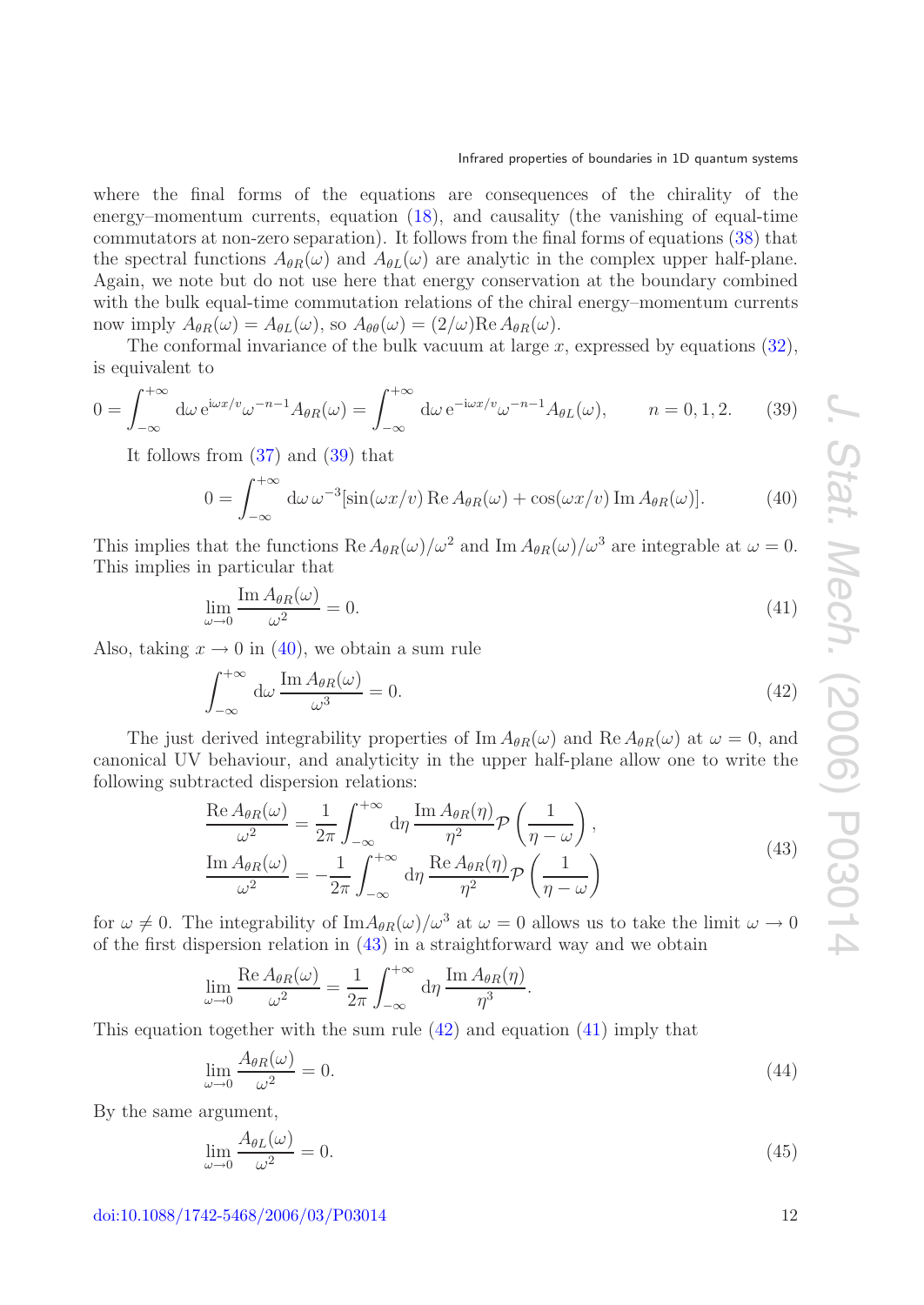Therefore by [\(36\)](#page-10-4)

$$
\lim_{\omega \to 0} \frac{A_{\theta\theta}(\omega)}{\omega} = 0 \tag{46}
$$

which in turn implies  $(25)$ , which was to be shown.

Noting that  $\theta(\tau)$  has a canonical scaling dimension 1, we infer that in the infrared limit  $\mu \to \infty$  the two-point function at hand goes to zero:

$$
\lim_{\mu \to \infty} \langle \theta(\tau) \theta(0) \rangle_c = 0. \tag{47}
$$

In a quantum field theory, a local field with vanishing two-point function annihilates the ground state, and therefore has vanishing correlation functions with all other fields. Thus, if we can assume that we obtain a local boundary quantum field theory in the infrared limit  $\mu \to \infty$ , and if we can assume that

$$
\langle 0|Q\phi_1(\tau_1,x_1)\dots\phi_n(\tau_n,x_n)|\mathcal{B}\rangle=0
$$

for all the bulk global conformal symmetries Q acting far from the boundary, then we can conclude that the limiting theory in the infrared has to be conformal, with a finite boundary entropy. In such cases (when locality is preserved all the way to the far infrared) the boundary entropy stays bounded from below.

## <span id="page-12-0"></span>**5. Proof of the gradient formula in the real time formalism**

Here, we will use the machinery of real time spectral analysis for equilibrium boundary quantum field theory in  $1 + 1$  dimensions, as developed in [\[5\]](#page-26-7). Using the real time formalism, we will re-state the proof that  $ds/dT \geq 0$  and the proof of the gradient formula for the boundary beta function,  $\partial s/\partial \lambda^a = -g_{ab}\beta^b$ . The Riemannian metric on the space of boundary couplings,  $g_{ab}(\lambda)$ , is  $\chi_{ab}(0)/T$ , the renormalized static susceptibility matrix of the boundary, divided by temperature. The dynamic susceptibility matrix of the boundary,  $\chi_{ab}(\omega)$ , is renormalized by natural subtractions in such a way that the static susceptibility matrix,  $\chi_{ab}(0)$ , remains positive.

The first step will be to show that

<span id="page-12-1"></span>
$$
\frac{\mathrm{d}s}{\mathrm{d}T} = \frac{1}{2}T^{-2}\operatorname{Im}F'(0) \tag{48}
$$

<span id="page-12-2"></span>where

$$
F(\omega) = \int_{-\infty}^{\infty} dt \, e^{-i\omega t} \langle i[T_L(vt) + T_R(vt), \theta(0)] \rangle_{\text{eq}}.
$$
 (49)

This is a Kubo formula for the change in the boundary entropy in response to a local change in the temperature at the boundary. The response function  $F(\omega)$  is analytic in the upper half-plane. On the real axis,  $-Re F(\omega) \geq 0$ .

The second step is to show that  $\text{Im } F'(0) \geq 0$ , and therefore  $ds/dT \geq 0$ , by deriving a dispersion formula for Im  $F(\omega)$  in terms of Re  $F(\omega)$ . The naive, unsubtracted dispersion formula is divergent, because  $F(\omega)$  can grow as fast as  $\omega$  for large  $\omega$ , by canonical dimensional analysis in the ultraviolet limit. Fortunately, bulk conformal invariance will imply a vanishing formula,  $F(i2\pi T) = 0$ , which gives a natural subtraction point. The subtracted dispersion formula converges as long as the ultraviolet behaviour is canonical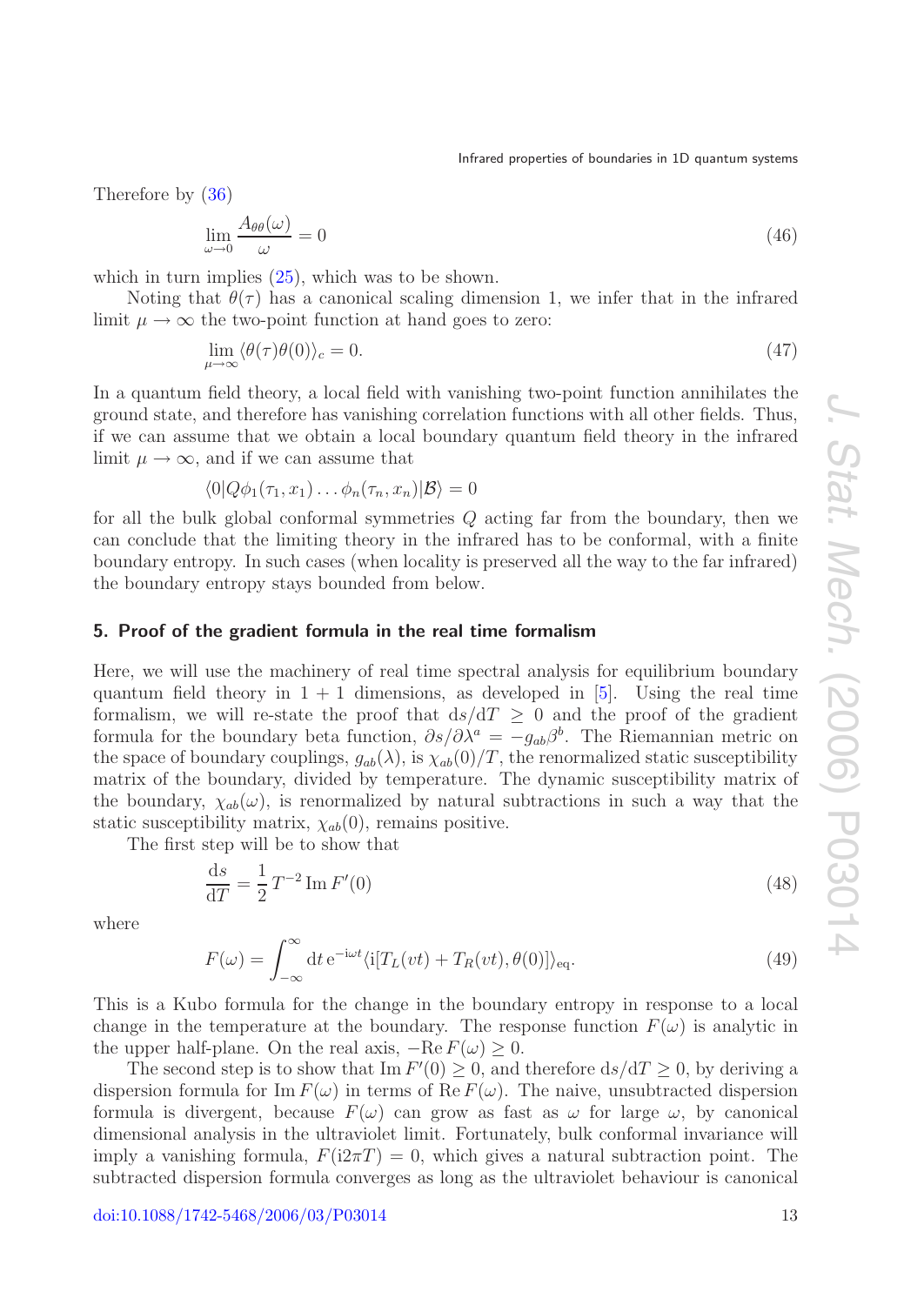(as long as the system approaches a renormalization group fixed point in the ultraviolet). The subtracted dispersion formula will still imply  $\text{Im } F'(0) \geq 0$ , and therefore  $ds/dT > 0$ .

Equations  $(48)$ ,  $(49)$  were derived in [\[5\]](#page-26-7) by considering the flow of entropy in real time, in and out of the boundary, in analogy with the flow of electric charge in an electric circuit. The flow of entropy is described by an entropy current operator, which is just the energy current divided by the temperature. The right-moving entropy current operator is the right-moving energy current divided by temperature,  $j_L(x, t) = T_L(x, t)/T$ . The boundary entropy 'charge' operator is  $q_S(t) = -\theta(t)/T$ . The Kubo formula for the entropic 'admittance' of the boundary was written, using the chirality of the bulk entropy currents, as

$$
Y_S(\omega) = \int_{-\infty}^{\infty} dt \, e^{-i\omega t} \langle i[j_L(0, t), -q_S(0)] \rangle_{\text{eq}}.
$$
\n(50)

The entropic 'capacitance' of the boundary is

$$
\frac{\mathrm{d}s}{\mathrm{d}T} = \lim_{\omega \to 0} \frac{1}{\mathrm{i}\omega} Y_S(\omega) = \mathrm{Im}\, Y'_S(0). \tag{51}
$$

These are exactly equations [\(48\)](#page-12-1), [\(49\)](#page-12-2), since  $T^{-2}F(\omega)/2 = Y_S(\omega)$ . Here, we derive equations [\(48\)](#page-12-1) and [\(49\)](#page-12-2) directly.

The proof is based on the following assumptions:

- (1) There is a local, symmetric energy–momentum tensor  $T^{\mu}_{\nu}(x,t)$ ,  $T_{\mu\nu} = T_{\nu\mu}$ .
- (2) The system is locally scale invariant in the bulk. The trace of the energy–momentum tensor vanishes in the bulk,  $T^{\mu}_{\mu} = 0$ .
- (3) The bulk system is conformally invariant. The bulk ground state in the 'closed' channel is annihilated by the Virasoro operators  $L_0 + L_0$  and  $L_1 + L_1$ .
- (4) The system exhibits canonical scaling behaviour in the ultraviolet (goes to a renormalization group fixed point in the ultraviolet).
- $(5)$  The system is in equilibrium at temperature T. Equilibrium expectation values of commutators of local operators,  $\langle [\mathcal{O}_1(t_1), \mathcal{O}_2(t_2)] \rangle_{\text{eq}}$ , go to zero at large times,  $t_1 - t_2 \rightarrow \pm \infty$ .
- (6) The Fourier transforms

$$
\int dt e^{-i\omega t} \langle [\mathcal{O}_1(t_1), \mathcal{O}_2(t_2)] \rangle_{\text{eq}}
$$

are smooth functions of the frequency  $\omega$ , for any local operators  $\mathcal{O}_1(t)$ ,  $\mathcal{O}_2(t)$ .

#### <span id="page-13-0"></span>**5.1. The Kubo formula for d***s/***d***T*

The bulk energy density operator is  $[v^{-1}T_R(x - vt) + v^{-1}T_L(x + vt)]$  and the boundary energy operator is  $-\theta(t)$ , so the thermodynamic energy of the full system (of length L) is

$$
-\frac{\partial}{\partial \beta} \ln Z = \langle H \rangle_{\text{eq}} = \left\langle -\theta(t) + \int_0^L dx \left[ v^{-1} T_R(x - vt) + v^{-1} T_L(x + vt) \right] \right\rangle_{\text{eq}}.
$$

The equilibrium expectation values  $\langle T_R(x - vt) \rangle_{\text{eq}}$  and  $\langle T_L(x + vt) \rangle_{\text{eq}}$  are constant in x because they are independent of time, so  $\langle v^{-1}T_R(x - vt) + v^{-1}T_L(x + vt)\rangle_{\text{eq}}$  is the bulk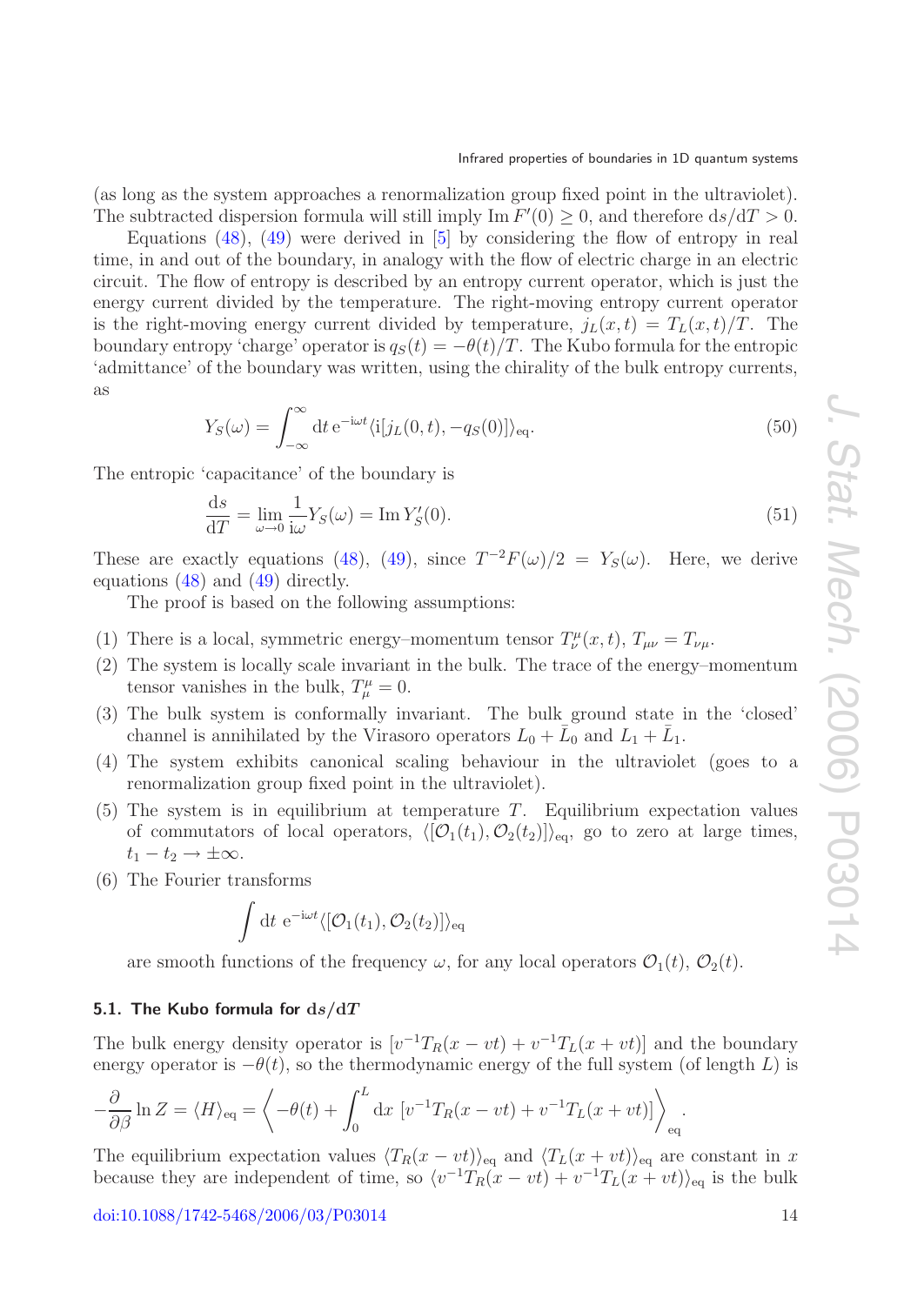energy density,  $c\pi L/6\beta^2$ , which is determined by bulk conformal invariance up to the value of the bulk conformal central charge, c. The difference between the total thermodynamic energy and the bulk energy is the thermodynamic boundary energy:

$$
-\frac{\partial}{\partial \beta} \ln z = \langle -\theta(t) \rangle_{\text{eq}}.
$$

The boundary entropy is given by formula [\(13\)](#page-6-0). Thus we have

$$
T^{2}\frac{\partial s}{\partial T} = -\frac{\partial s}{\partial \beta} = \beta \frac{\partial}{\partial \beta} \langle \theta(0) \rangle_{\text{eq}} = -\beta \langle H \theta(0) \rangle_{\text{c}}.
$$
\n(52)

Approximate the Hamiltonian by introducing an arbitrary cut-off point  $x_1 > 0$ :

$$
H(x_1, t) = -\theta(t) + \int_0^{x_1} dx \, [v^{-1}T_R(x - vt) + v^{-1}T_L(x + vt)].
$$

Approximate  $\beta H$  by integrating over imaginary time,  $\tau = it$ , from 0 to  $\beta$ :

$$
\beta H \approx \int_0^{-i\beta} dt \, \mathrm{i} H(x_1, t).
$$

Then

$$
T^{2} \frac{\partial s}{\partial T} = \lim_{x_{1} \to \infty} \int_{0}^{-i\beta} dt \, (-i) \langle H(x_{1}, t) \, \theta(0) \rangle_{c}.
$$

In fact, there is no dependence on  $x_1$ , because

$$
\frac{\partial}{\partial x_1} \int_0^{-i\beta} dt \, \langle H(x_1, t) \, \theta(0) \rangle_c = \int_0^{-i\beta} dt \, \langle [v^{-1} T_R(x_1 - vt) + v^{-1} T_L(x_1 + vt)] \, \theta(0) \rangle_c
$$

which is zero because the rhs, evaluated in the 'closed' channel where  $x$  is imaginary time, is a matrix element of the Virasoro operator  $L_0 + \bar{L}_0$  between a boundary state and the bulk ground state, and the bulk ground state is annihilated by  $L_0 + \bar{L}_0$ . Therefore, for any  $x_1 > 0$ ,

$$
T^{2} \frac{\partial s}{\partial T} = \int_{0}^{-i\beta} dt \, (-i) \langle H(x_{1}, t) \theta(0) \rangle_{c}.
$$
 (53)

<span id="page-14-0"></span>Now deform the contour of integration in the standard way to obtain the Kubo formula:

$$
\frac{\partial s}{\partial T} = T^{-2} \left( \int_{-\infty - i\beta}^{0 - i\beta} - \int_{-\infty}^{0} \right) dt \, (-i) \langle H(x_1, t) \, \theta(0) \rangle_c
$$
  
= 
$$
T^{-2} \int_{-\infty}^{0} dt \, \langle i[H(x_1, t), \theta(0)] \rangle_{\text{eq}}.
$$
 (54)

This is the Kubo formula for the entropic 'capacitance' of the boundary, which was derived in [\[5\]](#page-26-7) as the infinitesimal change in the entropic 'charge,'  $-\theta(t)/T$ , produced in real time by an infinitesimal change in the entropic 'potential' of the boundary.

The integrand in the Kubo formula is a distribution in  $t$ . In the derivation, the contour deformation in the complex time plane is justified by Gauss's law for distributions, applied on the region  $-i\beta \leq \text{Im } t \leq 0$ , Re  $t \leq 0$ . The integral over the boundary of this region vanishes. The boundary integral can be separated unambiguously into two parts—the integral over the imaginary t axis from 0 to  $-i\beta$ , and the rest—because the integrand is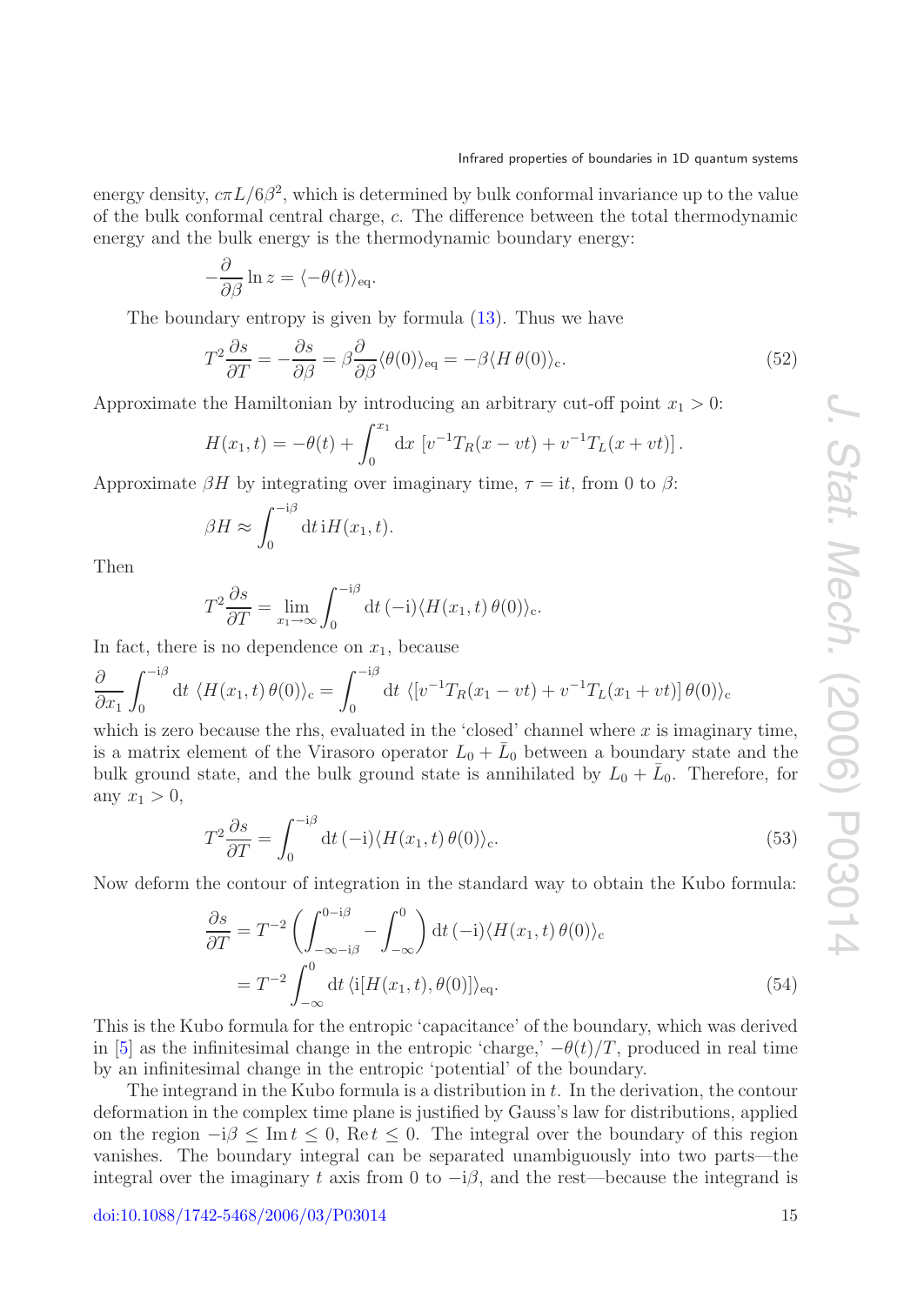an ordinary function near  $t = 0$  and near  $t = -i\beta$ . In general, equilibrium expectation values satisfy

$$
\langle H(x_1, t - \mathrm{i}\beta) \theta(0) \rangle_{\text{eq}} = \langle \theta(0) H(x_1, t) \rangle_{\text{eq}}
$$

but here,

$$
\langle [H(x_1,t),\theta(0)]\rangle_{\text{eq}} = \langle [H,\theta(0)]\rangle_{\text{eq}} = 0
$$

for all real t in the range  $-x_1 < vt < x_1$ , by causality. It takes at least time  $x_1/v$  for any effect of the cut-off at  $x_1$  to reach the boundary, or vice versa. Therefore the integrand in the Kubo formula is identically zero near  $t = 0$ . The equilibrium correlation function,  $\langle H(x_1, t) \theta(0) \rangle_{\text{eq}}$ , is periodic on the imaginary t axis, with period i $\beta$ , without singularity at  $t = 0$  or  $t = i\beta$ .

A second Kubo formula is obtained by deforming the integration contour in equation [\(53\)](#page-14-0) to positive times:

<span id="page-15-1"></span>
$$
\frac{\partial s}{\partial T} = T^{-2} \int_0^\infty dt \, \langle -i[H(x_1, t), \theta(0)] \rangle_{\text{eq}}.\tag{55}
$$

#### <span id="page-15-0"></span>**5.2. Using chirality of the energy currents**

Local conservation of energy implies

$$
\partial_t H(x_1, t) = -T_R(x_1 - vt) + T_L(x_1 + vt),
$$

and thus

$$
T^{2}\frac{\partial s}{\partial T} = \int_{-\infty}^{0} dt \int_{-\infty}^{t} dt' \langle i[-T_{R}(x_{1}-vt') + T_{L}(x_{1}+vt'), \theta(0)]\rangle_{\text{eq}}.
$$
 (56)

The boundary term at  $t' = -\infty$  can be neglected because equilibrium expectation values of commutators of local operators decay to zero at large times. Now use the chirality of the bulk energy currents. For all  $t' < x_1/v$ ,

$$
\langle [T_R(x_1 - vt'), \theta(0)] \rangle_{\text{eq}} = \langle [T_R(x_1 - vt', 0), \theta(0)] \rangle_{\text{eq}} = 0
$$

as an equal-time commutator of spatially separated operators. Therefore

$$
T^{2} \frac{\partial s}{\partial T} = \int_{-\infty}^{0} dt \int_{-\infty}^{t} dt' \langle i[T_{L}(x_{1} + vt'), \theta(0)] \rangle_{\text{eq}}
$$
  
\n
$$
= \int_{-\infty}^{0} dt' \int_{t'}^{0} dt \langle i[T_{L}(x_{1} + vt'), \theta(0)] \rangle_{\text{eq}}
$$
  
\n
$$
= \int_{-\infty}^{0} dt' (-t') \langle i[T_{L}(x_{1} + vt'), \theta(0)] \rangle_{\text{eq}}
$$
  
\n
$$
= \int_{-\infty}^{\infty} dt' (-t') \langle i[T_{L}(x_{1} + vt'), \theta(0)] \rangle_{\text{eq}}.
$$
 (57)

In the last step, it makes no difference to extend the time integral to  $+\infty$ , because, for all  $t' > -x_1/v$ ,

 $\langle [T_L(x_1 + vt'), \theta(0)] \rangle_{\text{eq}} = \langle [T_L(x_1 + vt', 0), \theta(0)] \rangle_{\text{eq}} = 0$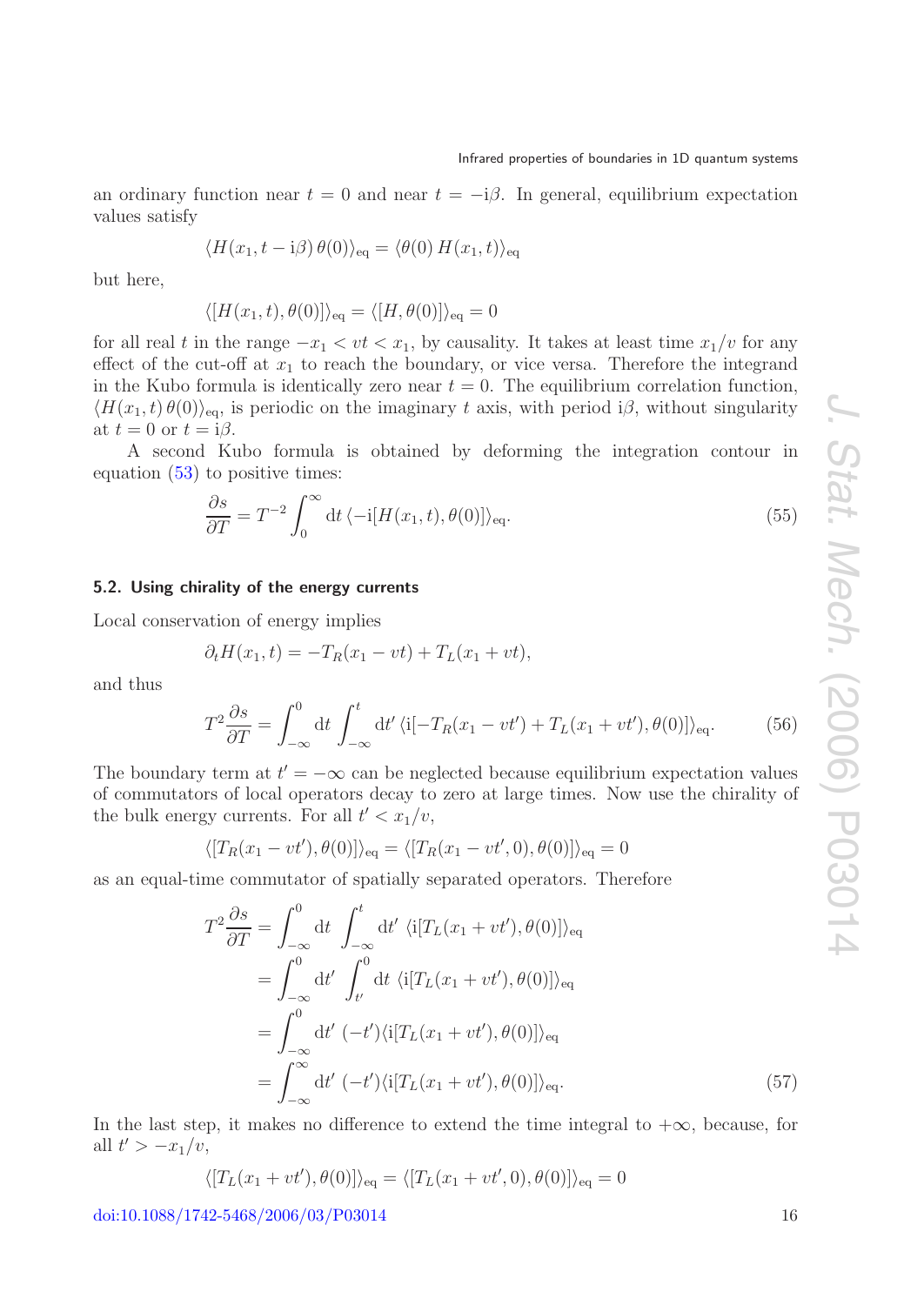as an equal-time commutator of spatially separated operators. Next, change the integration variable to  $t = t' - x_1/v$ , obtaining

$$
T^{2} \frac{\partial s}{\partial T} = \int_{-\infty}^{\infty} dt \, (-t + x_{1}/v) \langle i[T_{L}(vt), \theta(0)] \rangle_{\text{eq}}.
$$

The term proportional to  $x_1$  vanishes by  $(23)$  and thus

$$
T^{2} \frac{\partial s}{\partial T} = \int_{-\infty}^{\infty} dt \, (-t) \, \langle i[T_{L}(0, t), \theta(0)] \rangle_{\text{eq}}.
$$
 (58)

In terms of the response function

$$
F_L(\omega) = \int_{-\infty}^{\infty} dt \ e^{-i\omega t} \langle i[T_L(0, t), \theta(0)] \rangle_{\text{eq}},
$$
\n(59)

$$
T^2 \frac{\partial s}{\partial T} = i^{-1} F_L'(0). \tag{60}
$$

 $F_L(\omega)$  is analytic in the upper half-plane because the commutator vanishes for all  $t > 0$ , by the chirality of the energy current.

By similar reasoning, the second Kubo formula, equation [\(55\)](#page-15-1), becomes

$$
T^{2}\frac{\partial s}{\partial T} = \int_{-\infty}^{\infty} dt \, t \langle -i[T_{R}(0, t), \theta(0)] \rangle_{\text{eq}}.
$$
\n(61)

In terms of the response function

$$
F_R(\omega) = \int_{-\infty}^{\infty} dt \, e^{i\omega t} \langle -i[T_R(0, t), \theta(0)] \rangle_{\text{eq}},
$$
\n
$$
\partial s \tag{62}
$$

$$
T^2 \frac{\partial s}{\partial T} = i^{-1} F'_R(0). \tag{63}
$$

 $F_R(\omega)$  is analytic in the upper half-plane because the commutator vanishes for all  $t < 0$ , by the chirality of the energy current. Finally, define

$$
F(\omega) = F_L(\omega) + F_R(\omega)
$$
  
= 
$$
\int_{-\infty}^{\infty} dt e^{-i\omega t} \langle i[T_L(vt) - T_R(vt), \theta(0)] \rangle_{\text{eq}}
$$
 (64)

<span id="page-16-1"></span>so

$$
T^2 \frac{\partial s}{\partial T} = \frac{1}{2} \mathbf{i}^{-1} F'(0). \tag{65}
$$

### <span id="page-16-0"></span>**5.3. Properties of**  $F(\omega)$

(1)  $F(\omega)$  is analytic in the upper half-plane.

(2)  $F(\omega) = F(-\bar{\omega}).$ (3)  $F(0) = 0$ . (4)  $T^2(\partial s/\partial T) = \frac{1}{2} \text{Im } F'(0)$ . (5)  $F(\omega)/\omega^2 \to 0$  as  $\omega \to \pm \infty$ . (6) Re  $F(\omega) = \int_{-\infty}^{\infty} dt e^{-i\omega t} \omega \langle [\theta(t), \theta(0)] \rangle_{\text{eq}}$ . (7)  $-\text{Re } F(\omega) \geq 0$  for all real  $\omega$ . (8)  $F(i2\pi T) = 0$ .

$$
doi:10.1088/1742-5468/2006/03/P03014
$$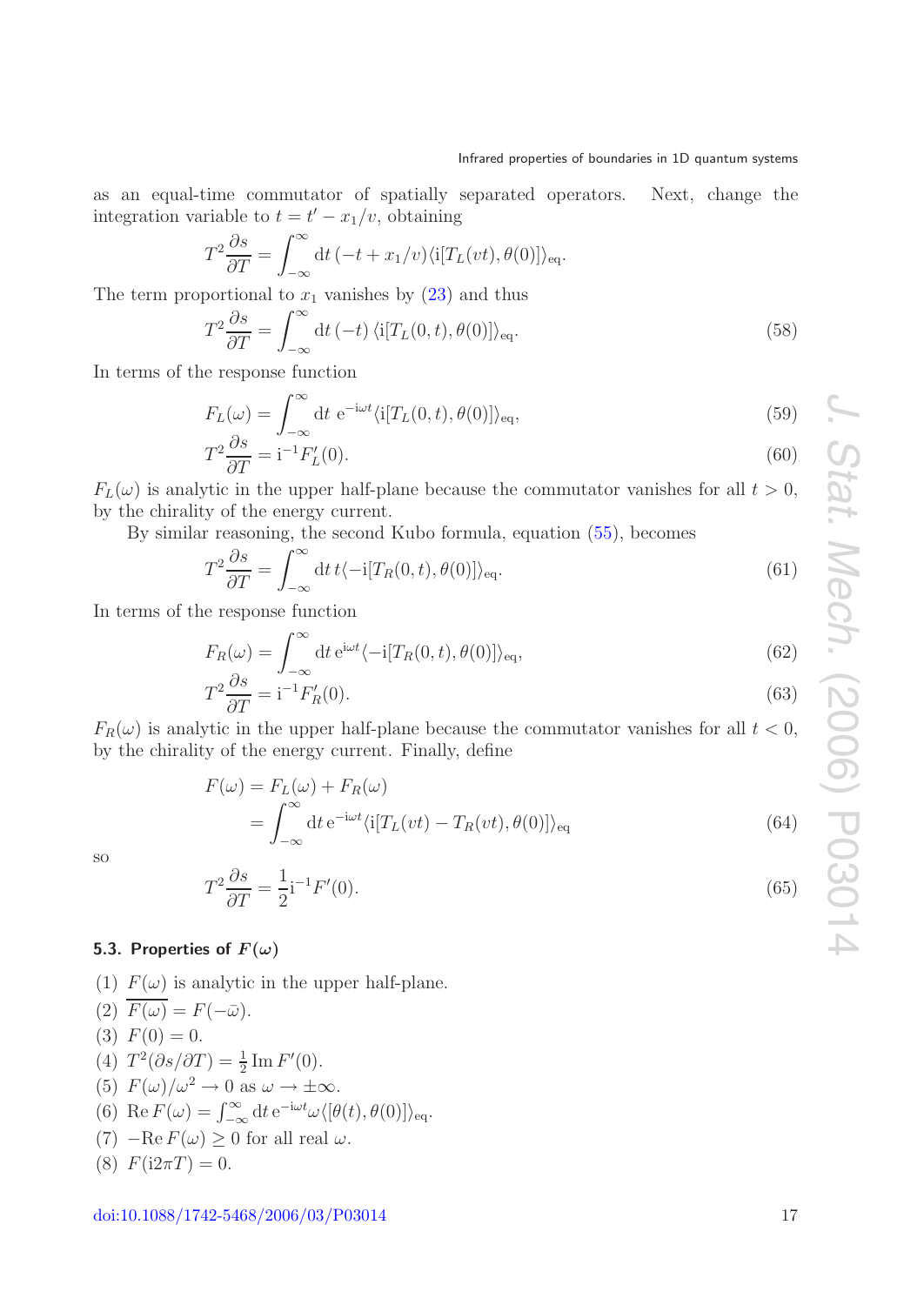$F(\omega)$  is analytic in the upper half-plane because both  $F_L(\omega)$  and  $F_R(\omega)$  are.  $\overline{F(\omega)}$  =  $F(-\bar{\omega})$  because  $T_L(x,t)$ ,  $T_R(x,t)$  and  $\theta(t)$  are self-adjoint operators. Property (2) implies that  $F'(0)$  is imaginary, so  $T^2 \partial s / \partial T = \text{Im } F'(0)/2$ .  $F(0) = 0$  by equation [\(23\)](#page-7-3).  $F(\omega)/\omega^2 \to 0$  as  $\omega \to \infty$  by canonical dimensional analysis in the ultraviolet limit. Each of  $T_L(x,t)$  and  $T_R(x,t)$  has scaling dimension 2, while  $\theta(t)dt = \beta^a \phi_a(t)dt$  goes to zero in the ultraviolet limit, assuming that the system goes to a renormalization group fixed point in the ultraviolet. For property (6), evaluate

$$
\operatorname{Re} F(\omega) = \operatorname{Re} \int_{-\infty}^{\infty} dt \, e^{-i\omega t} \langle i[T_L(0, t) - T_R(0, t), \theta(0)] \rangle_{\text{eq}}
$$

$$
= \operatorname{Re} \int_{-\infty}^{\infty} dt \, e^{-i\omega t} \langle i[-\theta'(t), \theta(0)] \rangle_{\text{eq}}
$$

$$
= \int_{-\infty}^{\infty} dt \, e^{-i\omega t} \omega \langle [\theta(t), \theta(0)] \rangle_{\text{eq}}.
$$

For property (7), define the operator Fourier modes

$$
\tilde{\theta}(\omega) = \int_{-\infty}^{\infty} dt \, e^{i\omega t} \theta(t)
$$

satisfying

$$
\tilde{\theta}(\omega)^{\dagger} = \tilde{\theta}(-\omega) \n[H, \tilde{\theta}(\omega)] = -\omega \tilde{\theta}(\omega).
$$

Then we have

$$
2\pi\delta(\omega' + \omega)\text{Re}\,\omega^{-1}F(\omega) = \langle[\tilde{\theta}(\omega'),\tilde{\theta}(\omega)]\rangle_{\text{eq}}.\tag{66}
$$

Next note that

$$
\langle [\tilde{\theta}(\omega'), \tilde{\theta}(\omega)] \rangle_{\text{eq}} = (1 - e^{\beta \omega}) \langle \tilde{\theta}(\omega') \tilde{\theta}(\omega) \rangle_{\text{eq}}
$$

<span id="page-17-0"></span>and thus

$$
2\pi\delta(\omega' + \omega)\text{Re}\,\omega^{-1}F(\omega) = (1 - e^{\beta\omega})\,\langle\tilde{\theta}(\omega')\,\tilde{\theta}(\omega)\rangle_{\text{eq}}\tag{67}
$$

which implies

$$
-\mathrm{Re}\,F(\omega) \ge 0.\tag{68}
$$

Finally, for property (8), write

$$
\langle [T_L(0,t), \theta(0)] \rangle_{\text{eq}} = \frac{1}{2\pi} \int d\omega \, \langle [T_L(0,t), \tilde{\theta}(\omega)] \rangle_{\text{eq}}
$$

so

$$
\langle [T_L(0, t), \tilde{\theta}(\omega)] \rangle_{\text{eq}} = e^{i\omega t} (-i) F_L(\omega)
$$
  

$$
(1 - e^{\beta \omega}) \langle T_L(0, t) \tilde{\theta}(\omega) \rangle = \langle [T_L(0, t), \tilde{\theta}(\omega)] \rangle_{\text{eq}}
$$
  

$$
\langle T_L(0, t) \tilde{\theta}(\omega) \rangle_{\text{c}} = e^{i\omega t} (1 - e^{\beta \omega})^{-1} (-i) F_L(\omega)
$$

and therefore

$$
\langle T_L(0,t)\,\theta(0)\rangle_c = \frac{1}{2\pi i} \int d\omega \ e^{i\omega t} \frac{F_L(\omega)}{1 - e^{\beta \omega}}.
$$
\n(69)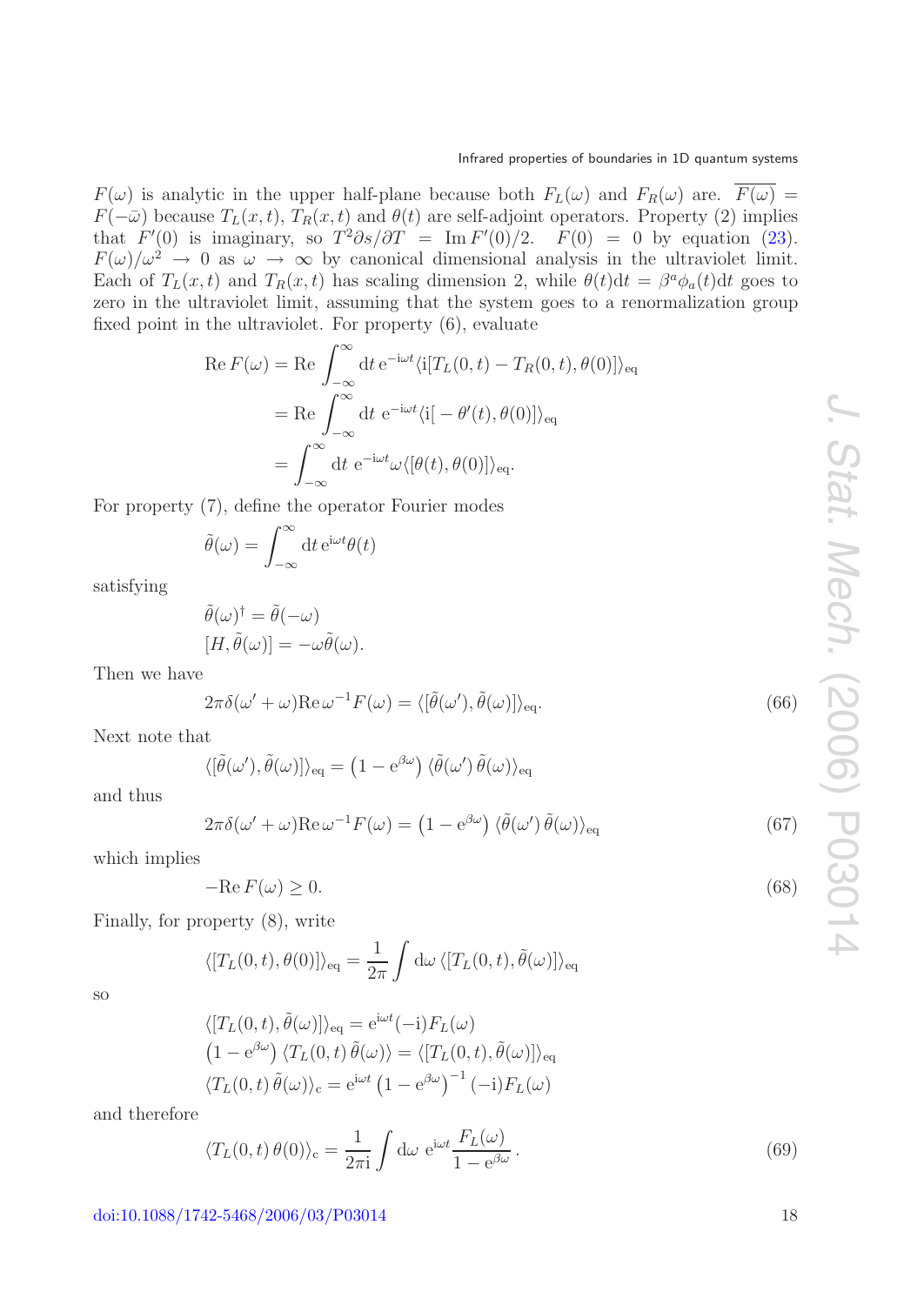We next Wick rotate to imaginary time  $\tau = it$ , for  $0 < \tau < \beta$ , to get

$$
\langle T_L(0, -\mathrm{i}\tau)\,\theta(0)\rangle_c = \frac{1}{2\pi\mathrm{i}} \int \mathrm{d}\omega \,\mathrm{e}^{\omega\tau} \frac{F_L(\omega)}{1 - \mathrm{e}^{\beta\omega}}.\tag{70}
$$

Deform the contour of integration into the upper half-plane, picking up the residues at the thermal poles:

$$
\langle T_L(0, -\mathrm{i}\tau)\,\theta(0)\rangle_c = \frac{-1}{\beta} \sum_{n=1}^{\infty} \mathrm{e}^{\mathrm{i}\omega_n \tau} F_L(\mathrm{i}\omega_n) \tag{71}
$$

where

$$
\omega_n = \frac{2\pi n}{\beta}.
$$

Then, by chirality of the energy current,

$$
\langle T_L(x - \mathrm{i}v\tau)\,\theta(0)\rangle_c = \frac{-1}{\beta} \sum_{n=1}^{\infty} \mathrm{e}^{-\omega_n(x - \mathrm{i}v\tau)/v} F_L(\mathrm{i}\omega_n). \tag{72}
$$

Similarly, also for  $0 < \tau < \beta$ ,

<span id="page-18-1"></span>
$$
\langle T_R(0, -\mathrm{i}\tau)\,\theta(0)\rangle_c = \frac{1}{2\pi\mathrm{i}} \int \mathrm{d}\omega \,\mathrm{e}^{-\omega\tau} \frac{F_R(\omega)}{\mathrm{e}^{-\beta\omega} - 1} \tag{73}
$$

so

$$
\langle T_R(x + i v \tau) \theta(0) \rangle_c = \frac{-1}{\beta} \sum_{n=1}^{\infty} e^{-\omega_n (x + i v \tau)/v} F_R(i\omega_n).
$$
 (74)

Setting  $n = 1$ ,

$$
F(i\omega_1) = \frac{2\pi}{\beta} \langle K_1(x)\,\theta(0) \rangle_{\text{eq}} \tag{75}
$$

where

$$
K_1(x) = \frac{-\beta}{2\pi v} \int_0^{v\beta} dy \, \left[ e^{\omega_1(x - iy)/v} T_L(x - iy) + e^{\omega_1(x + iy)/v} T_R(x + iy) \right]. \tag{76}
$$

In the 'closed' channel, where x is imaginary time,  $K_1(x)$  is the Virasoro operator  $L_1+\bar{L}_1$ . Therefore, in the 'closed' channel,  $F(i\omega_1)$  is a matrix element of  $L_1 + \bar{L}_1$  between a boundary state and the bulk ground state. Global conformal invariance of the bulk system implies that  $L_1 + \bar{L}_1$  annihilates the bulk ground state in the 'closed' channel. Therefore  $F(i\omega_1) = F(2\pi i/\beta) = 0.$ 

## <span id="page-18-0"></span>**5.4. Subtracted dispersion formula for Im** *F* **(0)**

The vanishing formulae,  $F(0) = F(2\pi i/\beta) = 0$ , allow writing

$$
\eta^{-1}F(\eta) = \frac{1}{2\pi i} \int_{-\infty}^{\infty} d\omega \left[ \frac{1}{\omega - \eta - i\epsilon} - \frac{\omega + \eta + i\epsilon}{\omega^2 + \omega_1^2} \right] \omega^{-1}F(\omega).
$$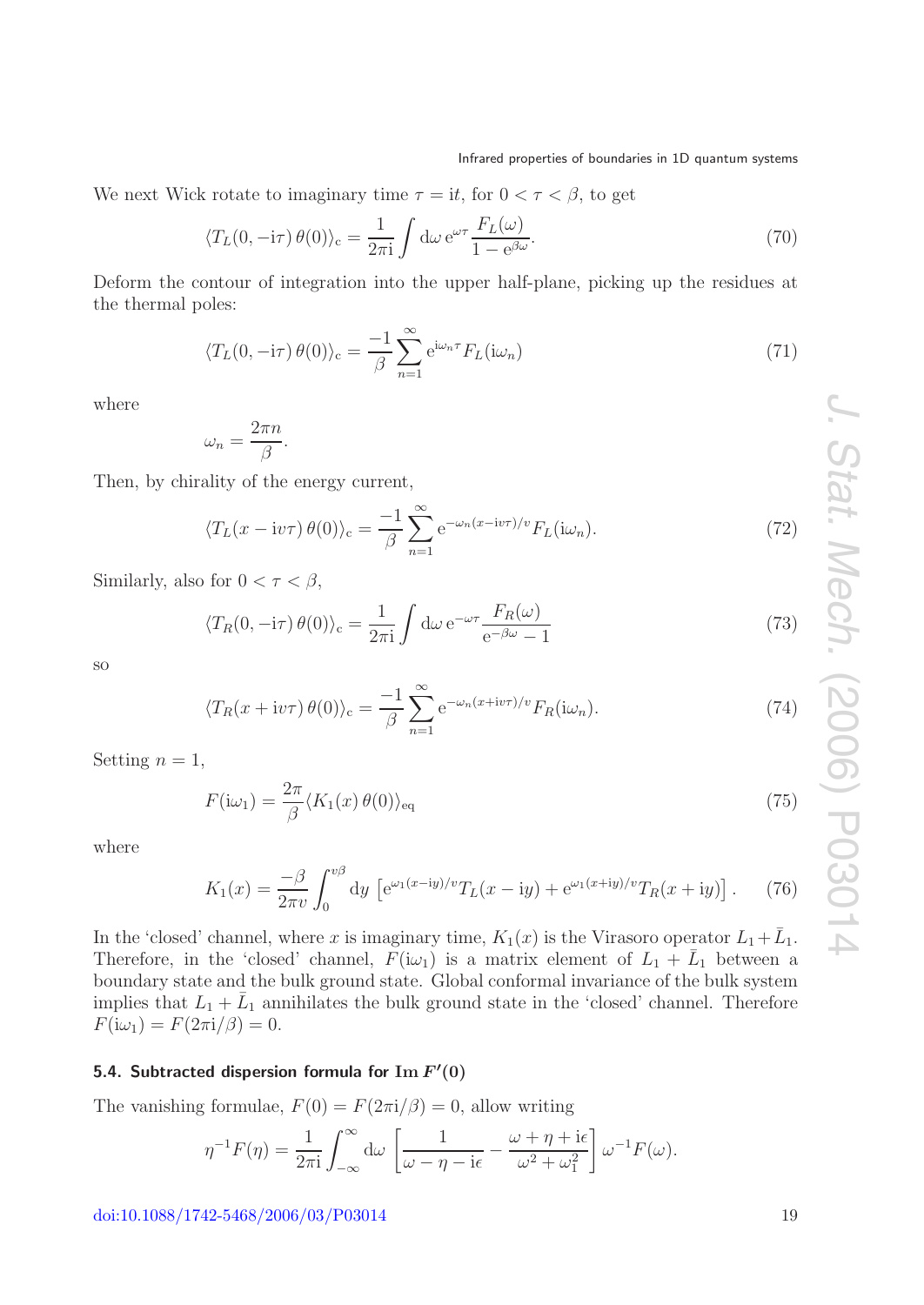The integral converges, because  $F(\omega)/\omega^2 \to 0$  when  $\omega \to \pm \infty$ . Take the imaginary part to get the dispersion formula

$$
\operatorname{Im} \eta^{-1} F(\eta) = \frac{1}{\pi} \int_{-\infty}^{\infty} d\omega \left[ \mathcal{P} \left( \frac{1}{\omega - \eta} \right) - \frac{\omega + \eta}{\omega^2 + \omega_1^2} \right] \left[ -\omega^{-1} \operatorname{Re} F(\omega) \right]. \tag{77}
$$

<span id="page-19-2"></span>Take  $\eta \rightarrow 0$  to get

$$
\operatorname{Im} F'(0) = \frac{1}{\pi} \int_{-\infty}^{\infty} d\omega \, \frac{-\operatorname{Re} F(\omega)}{\omega^2 (1 + \omega_1^{-2} \omega^2)}.
$$
\n(78)

Thus Im  $F'(0) \ge 0$ . Equality, Im  $F'(0) = 0$ , is possible only if Re  $F(\omega) = 0$ , which implies  $F(\omega) = 0$ . It follows then from equation [\(67\)](#page-17-0) that  $\tilde{\theta}(\omega)$  is proportional to  $\delta(\omega)$ , which implies that  $\theta(t)$  is a multiple of the identity. This means that the boundary field theory is scale invariant. Therefore  $\partial s/\partial T > 0$ , with equality if and only if the boundary field theory is scale invariant.

#### <span id="page-19-0"></span>**5.5. The gradient formula**

Calculate

$$
\partial_{a} s = \partial_{a} \left( 1 - \beta \frac{\partial}{\partial \beta} \right) z
$$
  
\n
$$
= \left( 1 - \beta \frac{\partial}{\partial \beta} \right) \partial_{a} z
$$
  
\n
$$
= \left( 1 - \beta \frac{\partial}{\partial \beta} \right) \langle \beta \phi_{a}(0) \rangle_{\text{eq}}
$$
  
\n
$$
= -\beta^{2} \frac{\partial}{\partial \beta} \langle \phi_{a}(0) \rangle_{\text{eq}}
$$
  
\n
$$
= \beta^{2} \langle H \phi_{a}(0) \rangle_{\text{c}}
$$
  
\n
$$
= \beta \int_{0}^{-i\beta} dt \, \mathrm{i} \langle H(x_{1}, t) \phi_{a}(0) \rangle_{\text{c}}
$$
\n(79)

where the last expression is independent of  $x_1$  and the result is thus exact, as before.

Deform the integration contour to negative times to get

$$
-T\partial_a s = \left(\int_{-\infty}^0 - \int_{-\infty - i\beta}^{0 - i\beta} \right) dt \, i \langle H(x_1, t) \, \phi_a(0) \rangle_c
$$
  
\n
$$
= \int_{-\infty}^0 dt \, \langle i[H(x_1, t), \phi_a(0)] \rangle_c
$$
  
\n
$$
= \int_{-\infty}^0 dt \int_{-\infty}^t dt' \langle i[T_L(x_1, t') - T_R(x_1, t'), \phi_a(0)] \rangle_c
$$
  
\n
$$
= \int_{-\infty}^0 dt \, (-t) \langle i[T_L(x_1, t), \phi_a(0)] \rangle_c
$$
  
\n
$$
= i^{-1} F'_{\text{La}}(0) \tag{80}
$$

<span id="page-19-1"></span>where

$$
F_{\text{La}}(\omega) = \int_{-\infty}^{\infty} dt \, e^{-i\omega t} \langle i[T_L(0, t), \phi_a(0)] \rangle_{\text{eq}}.
$$
\n(81)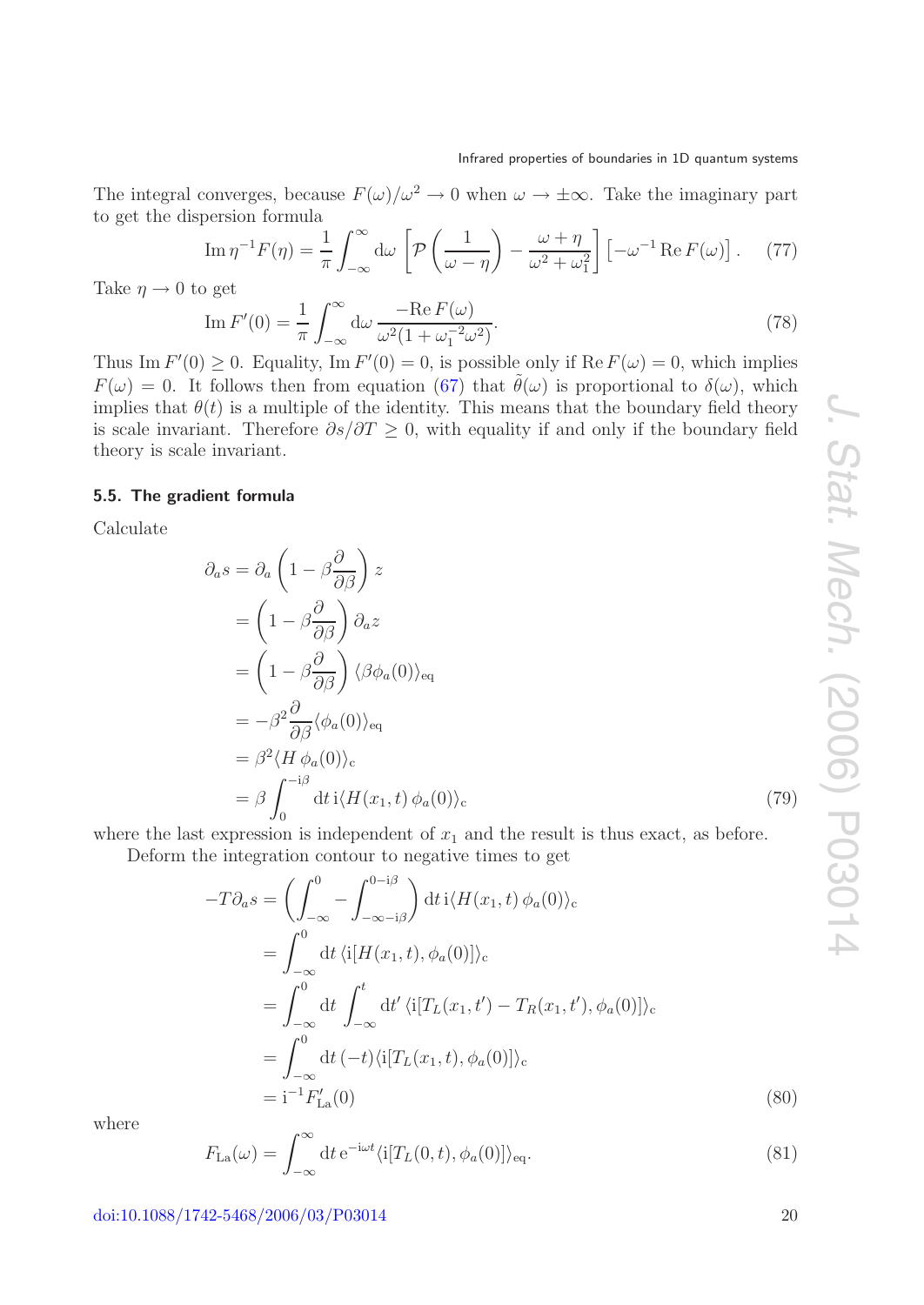The spectral function  $F_{\text{La}}(\omega)$  is analytic in the upper half-plane. Equation [\(81\)](#page-19-1) is a Kubo formula giving the response of the boundary fields to a local change of temperature.

A second Kubo formula is obtained similarly by deforming the contour to positive times:

$$
-T\partial_a s = \mathbf{i}^{-1} F'_{\text{Ra}}(0) \tag{82}
$$

where

$$
F_{\text{Ra}}(\omega) = \int_{-\infty}^{\infty} dt \, e^{i\omega t} \langle (-i)[T_R(0, t), \phi_a(0)] \rangle_{\text{eq}}.
$$
\n(83)

 $F_{\text{Ra}}(\omega)$  is analytic in the upper half-plane. Define

$$
F_a(\omega) = F_{\text{La}}(\omega) + F_{\text{Ra}}(\omega)
$$
  
= 
$$
\int_{-\infty}^{\infty} dt e^{-i\omega t} \langle i[T_L(vt) - T_R(vt), \phi_a(0)] \rangle_{\text{eq}}
$$
 (84)

so

$$
-T\partial_a s = \frac{1}{2}i^{-1}F'_a(0). \tag{85}
$$

 $F_a(\omega)$  satisfies

- (1)  $F_a(\omega)$  is analytic in the upper half-plane.
- (2)  $\overline{F_a(\omega)} = F_a(-\overline{\omega}).$ (3)  $F_a(0) = 0$ . (4)  $-T\partial_a s = \frac{1}{2} \text{Im} F'_a(0)$ . (5)  $F_a(i2\pi T) = 0.$ (6)  $\beta^a F_a(\omega) = F(\omega)$ . (7) Re  $F_a(\omega) = \text{Re} \int_{-\infty}^{\infty} dt \, e^{-i\omega t} \omega \langle [\theta(t), \phi_a(0)] \rangle_{\text{eq}}$ . (8) Re  $F_a(\omega)/\omega^2 \to 0$  as  $\omega \to \infty$ .

Properties (1)–(5) are derived just as for  $F(\omega)$ . Property (6) follows from  $\theta(t) = \beta^a \phi_a(t)$ . For property (7), evaluate

$$
\operatorname{Re} F_a(\omega) = \operatorname{Re} \int_{-\infty}^{\infty} dt \, e^{-i\omega t} \langle i[T_L(0, t) - T_R(0, t), \phi_a(0)] \rangle_{\text{eq}}
$$

$$
= \operatorname{Re} \int_{-\infty}^{\infty} dt \, e^{-i\omega t} \langle i[-\theta'(t), \phi_a(0)] \rangle_{\text{eq}}
$$

$$
= \operatorname{Re} \int_{-\infty}^{\infty} dt \, e^{-i\omega t} \omega \langle [\theta(t), \phi_a(0)] \rangle_{\text{eq}}.
$$
(86)

Property (8) follows from property (7) and canonical scaling in the ultraviolet, since the boundary operators,  $\phi_a(t)$ , all have scaling dimensions  $\leq 1$ , and  $\theta(t) dt$  vanishes in the ultraviolet limit.

As before, the vanishing formulae allow writing a subtracted dispersion formula:

$$
\operatorname{Im}\eta^{-1}F_a(\eta) = \frac{1}{\pi} \int_{-\infty}^{\infty} d\omega \left[ \mathcal{P}\left(\frac{1}{\omega - \eta}\right) - \frac{\omega + \eta}{\omega^2 + \omega_1^2} \right] \left[ -\omega^{-1} \operatorname{Re} F_a(\omega) \right] \tag{87}
$$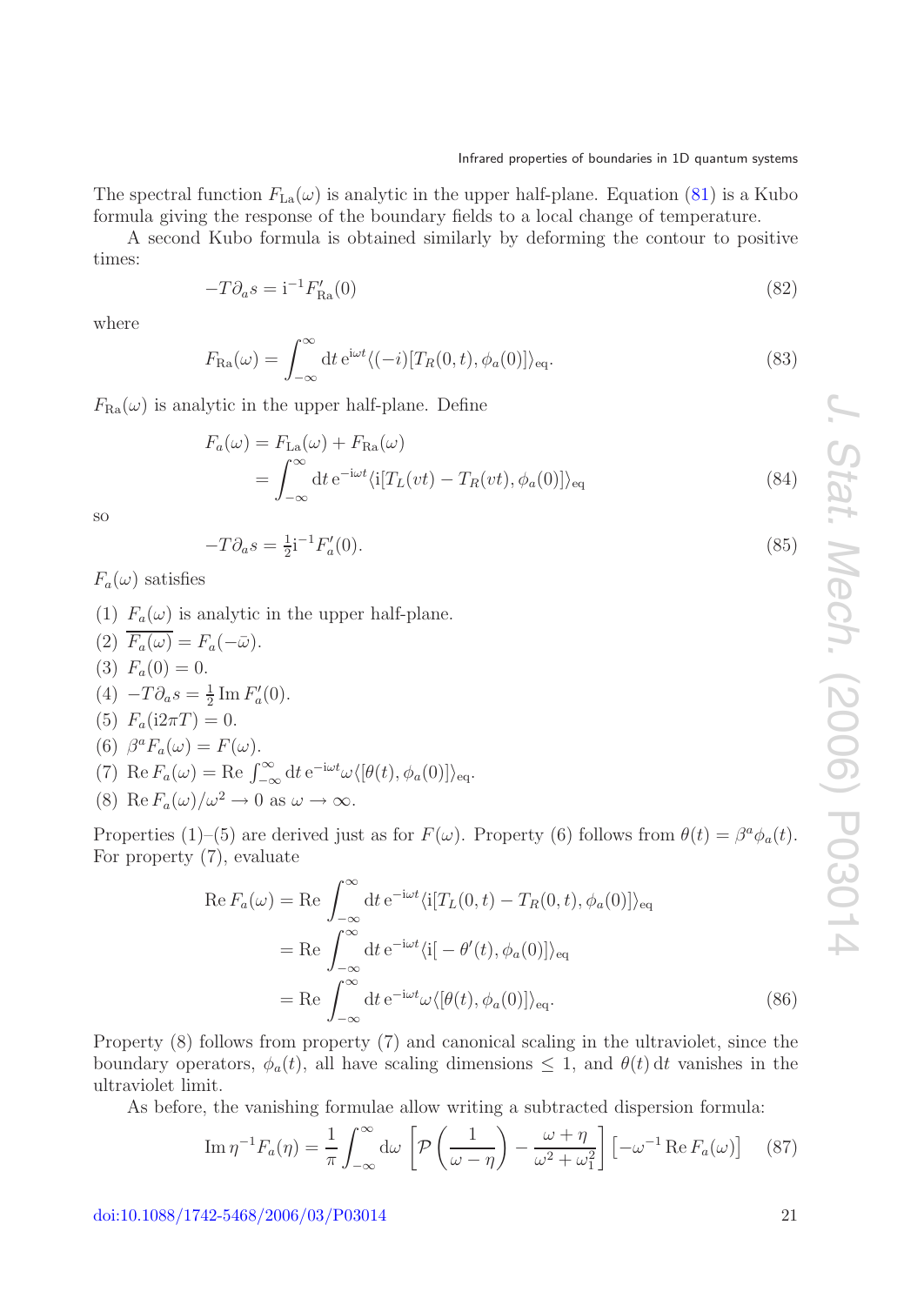where  $\omega_1 = 2\pi T$ . Take  $\eta \to 0$  to get

$$
\operatorname{Im} F_a'(0) = \frac{1}{\pi} \int_{-\infty}^{\infty} d\omega \, \frac{-\operatorname{Re} F_a(\omega)}{\omega^2 (1 + \omega_1^{-2} \omega^2)}.
$$
\n
$$
(88)
$$

Now use property (7) and the identity  $\theta(t) = \beta^a \phi_a(t)$  to write

$$
-\text{Re}\,F_a(\omega) = \text{Re}\,\omega G_{ab}(\omega)\beta^b\tag{89}
$$

where

$$
G_{ab}(\omega) = \int_{-\infty}^{\infty} dt \, e^{-i\omega t} \langle [-\phi_b(t), \phi_a(0)] \rangle_{\text{eq}}.
$$
\n(90)

In terms of the operator Fourier modes

$$
\tilde{\phi}_a(\omega) = \int_{-\infty}^{\infty} dt \, e^{i\omega t} \phi_a(t),
$$
\n
$$
\langle [-\tilde{\phi}_b(\omega'), \tilde{\phi}_a(\omega)] \rangle_{\text{eq}} = 2\pi \delta(\omega' + \omega) G_{ab}(\omega)
$$

<span id="page-21-0"></span>so

$$
\langle \tilde{\phi}_b(\omega') \tilde{\phi}_a(\omega) \rangle_c = 2\pi \delta(\omega' + \omega) \frac{G_{ab}(\omega)}{e^{\beta \omega} - 1}.
$$
\n(91)

Therefore

(1)  $G_{ab}(\omega)/\omega$  is a non-negative Hermitian matrix,

(2) 
$$
G_{ab}(-\omega) = -\overline{G_{ab}(\omega)}
$$
,  
(3)  $G_{ab}(-\omega) = -G_{ba}(\omega)$ .

The dispersion formula for  $\text{Im } F_a'(0)$  becomes

$$
\operatorname{Im} F_a'(0) = \frac{1}{\pi} \int_{-\infty}^{\infty} d\omega \, \frac{\operatorname{Re} G_{ab}(\omega) \beta^b}{\omega (1 + \omega_1^{-2} \omega^2)} \tag{92}
$$

which is the gradient formula,

$$
\partial_a s = -g_{ab}\beta^b
$$

<span id="page-21-1"></span>with

$$
Tg_{ab} = \frac{1}{2\pi} \int_{-\infty}^{\infty} d\omega \frac{\text{Re}\, G_{ab}(\omega)}{\omega (1 + \omega_1^{-2} \omega^2)}
$$
(93)

being a positive symmetric matrix, a Riemannian metric on the space of boundary couplings.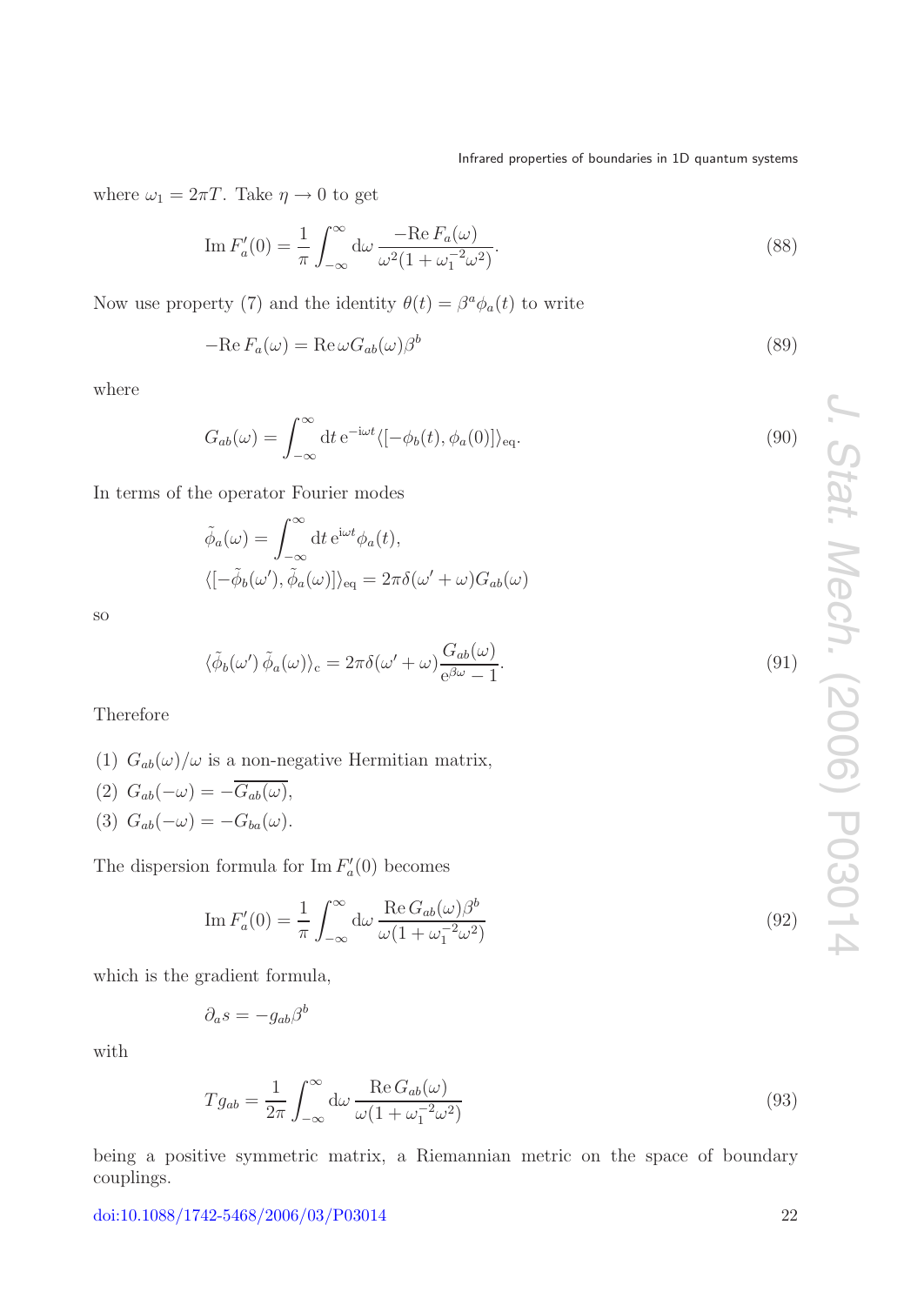#### <span id="page-22-0"></span>**5.6. The renormalized boundary susceptibility matrix**

Formally, the dynamic susceptibility matrix is given by the Kubo formula

$$
\chi_{ab}(\omega) = \int_{-\infty}^{0} dt \ e^{-i\omega t} \langle i[-\phi_b(t), \phi_a(0)] \rangle_{\text{eq}} \tag{94}
$$

however the integral diverges at  $t = 0$ . The unrenormalized boundary susceptibilities are divergent. The Fourier transform of the formal Kubo formula is

$$
\chi_{ab}(\eta) = \frac{1}{2\pi} \int_{-\infty}^{\infty} d\omega \, \frac{G_{ab}(\omega)}{\omega - \eta - i\epsilon} \tag{95}
$$

which diverges, in general, since  $G_{ab}(\omega)$  can grow as fast as  $\omega$  for large  $\omega$ . Renormalizing the boundary susceptibilities requires two subtractions: a constant subtraction and a linear subtraction, proportional to  $\eta$ . A renormalized dynamic susceptibility matrix is defined by

$$
\chi_{ab}^{ren}(\eta) = \frac{1}{2\pi} \int_{-\infty}^{\infty} d\omega \left[ \frac{1}{\omega - \eta - i\epsilon} - \frac{\omega + \eta + i\epsilon}{\omega^2 + \omega_1^2} \right] G_{ab}(\omega). \tag{96}
$$

The subtractions are chosen so that  $\chi_{ab}^{ren}(\omega)$  will be compatible with the natural susceptibilities  $F_a(\omega)$  and  $F(\omega)$ :

$$
F_a(\omega) = \chi_{ab}(\omega)\beta^b
$$
  

$$
F(\omega) = \chi_{ab}(\omega)\beta^a\beta^b.
$$

 $F_a(\omega)$  and  $F(\omega)$  are natural in the sense that they are constructed without arbitrary subtractions, in terms of the chiral energy currents outside the boundary.  $\chi_{ab}^{ren}(\omega)$  is a dynamic susceptibility matrix in the sense that (1) it is analytic in the upper half-plane, (2) it satisfies, on the real axis,

$$
\chi_{ab}^{ren}(\omega) - \overline{\chi_{ba}^{ren}(\omega)} = iG_{ab}(\omega) = \int_{-\infty}^{\infty} dt \ e^{-i\omega t} \langle i[-\phi_b(t), \phi_a(0)] \rangle_{\text{eq}}
$$

and (3) its static limit,

$$
\chi_{ab}^{ren}(0) = Tg_{ab},\tag{97}
$$

is a positive symmetric matrix. The metric  $g_{ab}$  on the space of boundary couplings is the renormalized static susceptibility matrix for the boundary, divided by the temperature.

#### <span id="page-22-1"></span>**5.7. The imaginary time formula for the metric**

The imaginary time formula for the metric  $g_{ab}$  is [\[3\]](#page-26-3)

$$
Tg_{ab} = \int_0^\beta d\tau \, \langle \phi_b(-i\tau) \, \phi_a(0) \rangle_c \left[ 1 - \cos(\omega_1 \tau) \right]. \tag{98}
$$

From equation [\(91\)](#page-21-0),

$$
\langle \phi_b(-i\tau) \phi_a(0) \rangle_c = \frac{1}{2\pi} \int d\omega \, e^{\omega \tau} \frac{G_{ab}(\omega)}{e^{\beta \omega} - 1}
$$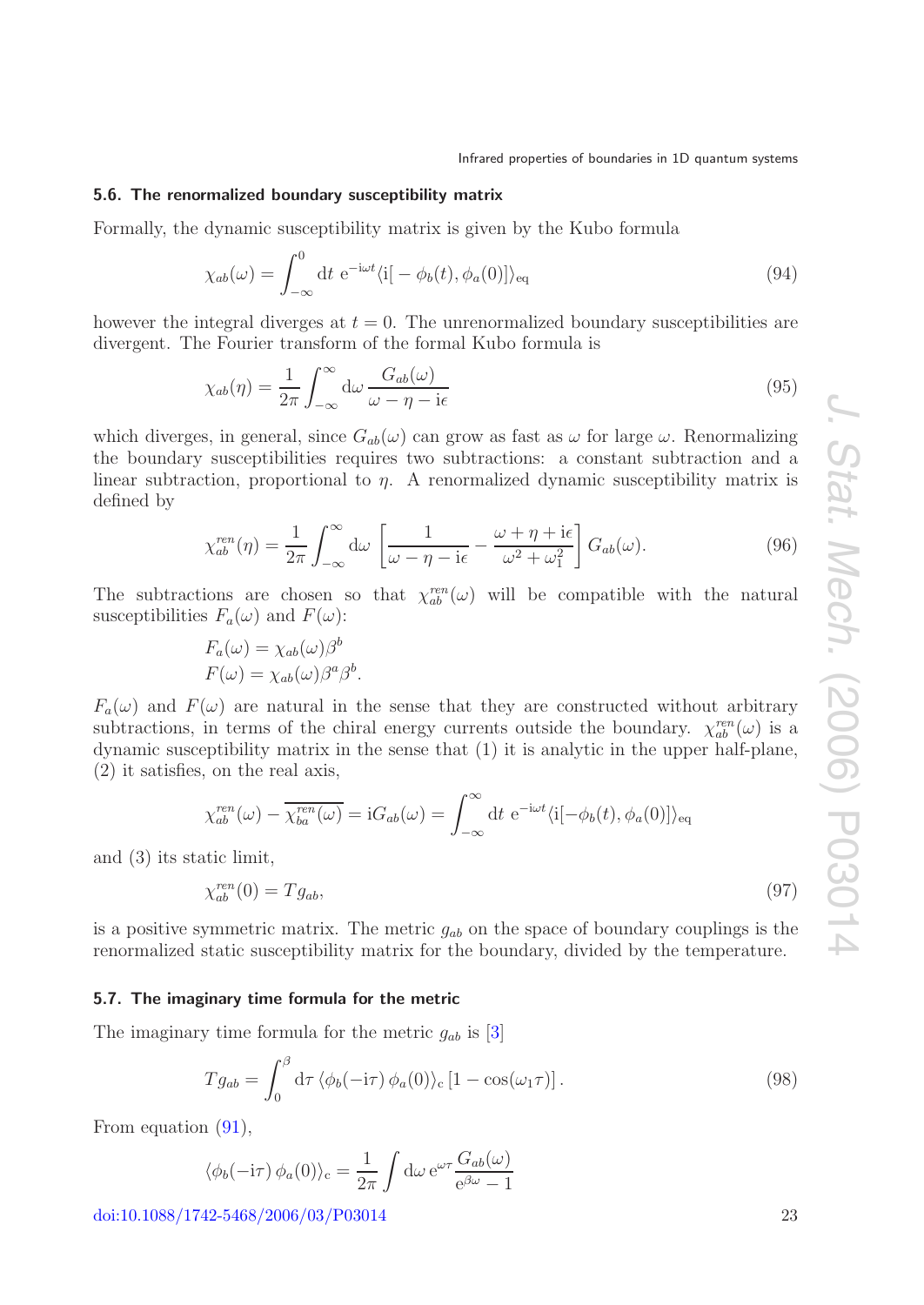and therefore

$$
Tg_{ab} = \frac{1}{2\pi} \int d\omega \frac{G_{ab}(\omega)}{e^{\beta \omega} - 1} \int_0^{\beta} d\tau e^{\omega \tau} \left[ 1 - \frac{1}{2} e^{i\omega_1 \tau} - \frac{1}{2} e^{-i\omega_1 \tau} \right]
$$
  
=  $\frac{1}{2\pi} \int d\omega \frac{G_{ab}(\omega)}{\omega (1 + \omega_1^{-2} \omega^2)}$ 

which is exactly equation [\(93\)](#page-21-1) for  $Tg_{ab}$ , since  $G_{ab}(-\omega) = -\overline{G_{ab}(\omega)}$ . So the real time and imaginary time formulae for the metric  $g_{ab}$  are equivalent.

## <span id="page-23-0"></span>**6. Estimate of d***s/***d***T* **using the dispersion formula**

Combining formula [\(65\)](#page-16-1) with the dispersion relation [\(78\)](#page-19-2) we can write

<span id="page-23-1"></span>
$$
\frac{\mathrm{d}s}{\mathrm{d}T} = 2\pi \int_{-\infty}^{\infty} \mathrm{d}\omega \, \frac{-\mathrm{Re}\, F(\omega, T)}{\omega^2 (4\pi^2 T^2 + \omega^2)}.\tag{99}
$$

Here we included the temperature argument in the notation for the response function:  $F(\omega) = F(\omega, T)$ . By property (2) from section [5.3](#page-16-0) the function Re  $F(\omega, T)$  is even on the real axis. Since  $F(0,T) = 0$  (property (3)) the integral on the right-hand side of [\(99\)](#page-23-1) is well defined for  $T > 0$ . In the limit  $T \to 0$  however the poles at  $\omega = 0$  and  $\omega = \pm i\omega_1$ coalesce. To separate off the dangerous part we rewrite the right-hand side as

<span id="page-23-2"></span>
$$
\frac{ds}{dT} = 2\pi \int_{-\infty}^{\infty} d\omega \frac{-\text{Re}\,F(\omega, T) + (\omega^2/2)\,\text{Re}\,F''(0, T)}{\omega^2(4\pi^2 T^2 + \omega^2)} - \frac{\pi}{2T}F''(0, T). \tag{100}
$$

Here the integral on the right-hand side converges as  $T \to 0$  to a constant

$$
f = -2\pi \int_{-\infty}^{+\infty} d\omega \text{ Re } F(\omega, 0) \mathcal{P}\left(\frac{1}{\omega^4}\right)
$$
 (101)

where  $\mathcal{P}(1/\omega^4)$  is the standard (even) distribution regularizing the function  $1/\omega^4$ . The first term in [\(100\)](#page-23-2) is therefore integrable at  $T = 0$ .

<span id="page-23-4"></span>Let us look now at the second term on the right-hand side of  $(100)$ . By comparing formula [\(33\)](#page-10-5) with the  $T \rightarrow 0$  limit of formula [\(73\)](#page-18-1) we obtain

$$
A_{\theta R}(\omega) = -\lim_{T \to 0} F_R(\omega, T). \tag{102}
$$

It follows then from [\(44\)](#page-11-5) that

<span id="page-23-3"></span>
$$
\lim_{T \to 0} F''(0, T) = 0. \tag{103}
$$

However general analysis stops here as we have no control in general over how fast  $F''(0,T)$ vanishes as  $T \to 0$  and thus cannot conclude whether

$$
\frac{\operatorname{Re} F''(0,T)}{T}
$$

is integrable in a neighbourhood of  $T = 0$ .

Equation [\(103\)](#page-23-3) implies that  $Tds/dT \rightarrow 0$  as  $T \rightarrow 0$ . Note that in deriving this we used in the essential way the consequences of the bulk conformal invariance on a half-plane, that is the condition  $\langle 0|Q = 0$  discussed in section [4.](#page-8-1)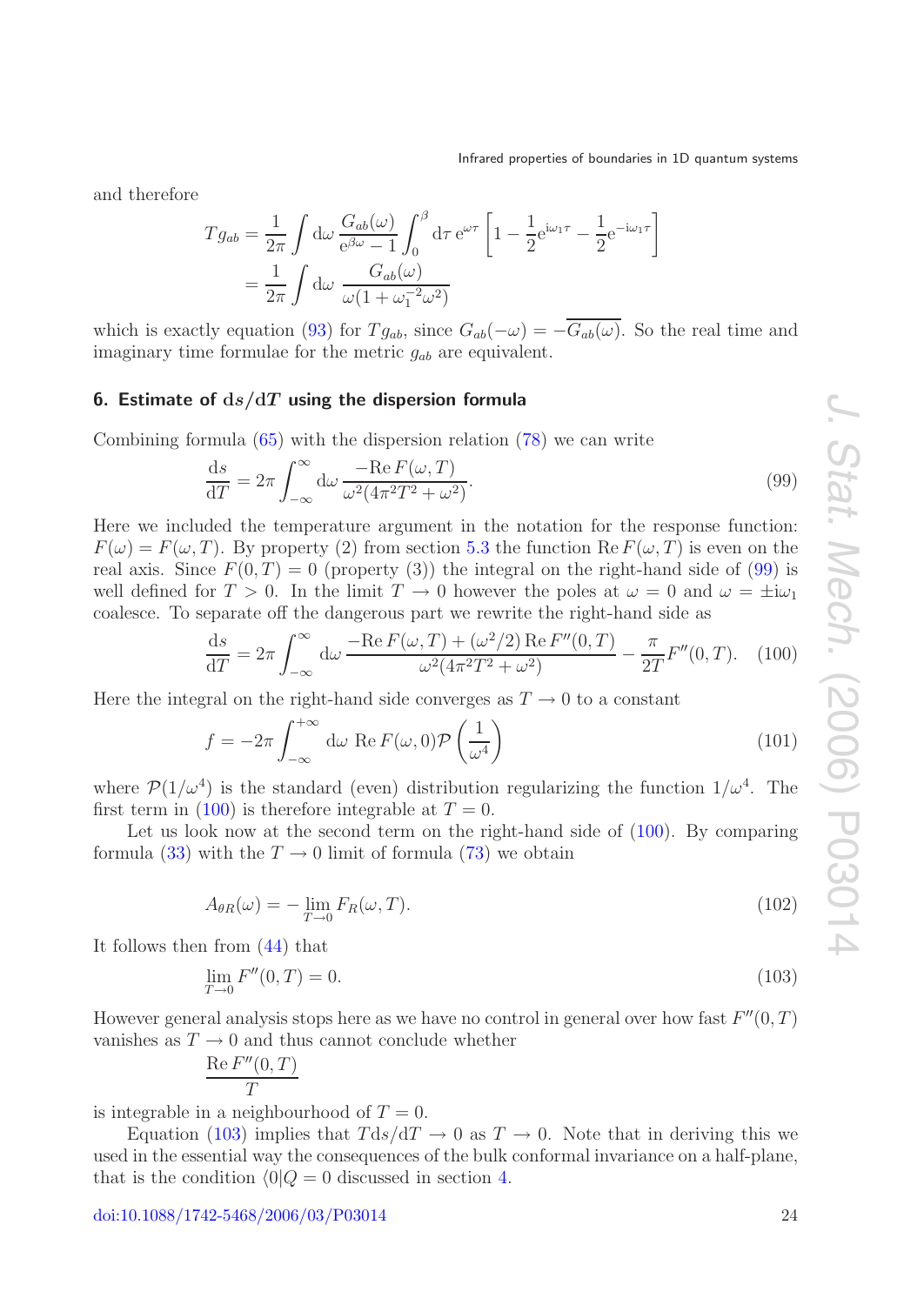Although the above manipulations do not lead to demonstrating the boundedness of s they boil the problem down to having an estimate of the zero-temperature limit of  $F''(0,T)$ . For models possessing an asymptotic power expansion at small temperature (such as the Ising model with a boundary magnetic field) the existence of a lower bound on s follows from  $(100)$ ,  $(103)$ .

## <span id="page-24-0"></span>**Acknowledgments**

We are grateful to Gregory Moore for useful discussions. This research was supported in part by DOE grant DE-FG02-96ER40949.

## <span id="page-24-1"></span> $\mathsf{Appendix\ A.}\ \langle\theta\theta\rangle_c$  decays at infinity from bulk conformal invariance at  $T>0$

From  $(19)$  and  $(73)$  we obtain

$$
-\frac{2\pi}{\beta}e^{-2\pi nx/v\beta}\langle 0|L_n\theta(0)|B\rangle = \int_0^\beta d\tau e^{2\pi i n\tau/\beta}\langle T_R(x+i\tau)\theta(0)\rangle_{\text{eq}}
$$
  

$$
=\frac{1}{2\pi}\int_0^\beta d\tau e^{-2\pi i n\tau/\beta}\int_{-\infty}^{+\infty} d\omega \, e^{\omega(-\tau+i x/v)}\frac{-iF_R(\omega)}{(e^{-\beta\omega}-1)}
$$
  

$$
=\frac{1}{2\pi}\int_{-\infty}^{+\infty} d\omega \, e^{i\omega x/v}\frac{iF_R(\omega)}{(\omega-2\pi i n/\beta)}
$$
(A.1)

where on the left-hand side  $\langle 0|$  is the conformal bulk vacuum,  $|B\rangle$  is the boundary state representing our boundary condition on a cylinder of circumference  $\beta$ . Here we use a representation for correlators corresponding to quantization with  $x$  being a Euclidean time. Since  $\langle 0|L_n = 0$  for  $n \leq 1$ , we have

$$
\int_{-\infty}^{+\infty} d\omega \, e^{i\omega x/v} \frac{F_R(\omega)}{(\omega - 2\pi i n/\beta)} = 0, \qquad n \le 1, \quad x > 0.
$$
 (A.2)

<span id="page-24-2"></span>Taking an appropriate linear combination of the above equations with  $n = -1, 0, 1$  we get

$$
\int_{-\infty}^{+\infty} d\omega \, e^{i\omega x/v} \frac{F_R(\omega)}{\omega(\omega^2 + 4\pi^2/\beta^2)} = 0, \qquad x > 0. \tag{A.3}
$$

The limit  $x \to 0$  gives a sum rule

<span id="page-24-4"></span>
$$
\int_{-\infty}^{+\infty} d\omega \, \frac{F_R(\omega)}{\omega(\omega^2 + 4\pi^2/\beta^2)} = 0. \tag{A.4}
$$

As proved in section [5,](#page-12-0) the function  $\text{Re}\,F_R(\omega)$  is even on the real line and the function Im  $F_R(\omega)$  is odd. Thus equation [\(A.3\)](#page-24-2) implies that

<span id="page-24-3"></span>
$$
\int_{-\infty}^{+\infty} d\omega \, \frac{\left[\cos(\omega x/v) \operatorname{Im} F_R(\omega) + \sin(\omega x/v) \operatorname{Re} F_R(\omega)\right]}{\omega(\omega^2 + 4\pi^2/\beta^2)} = 0 \tag{A.5}
$$

for  $x > 0$ . The spectral function  $F_R(\omega) = F_R(\omega, T)$  is related to the zero-temperature spectral function as in [\(102\)](#page-23-4)

$$
\lim_{T \to 0} F_R(\omega, T) = -A_{\theta R}(\omega).
$$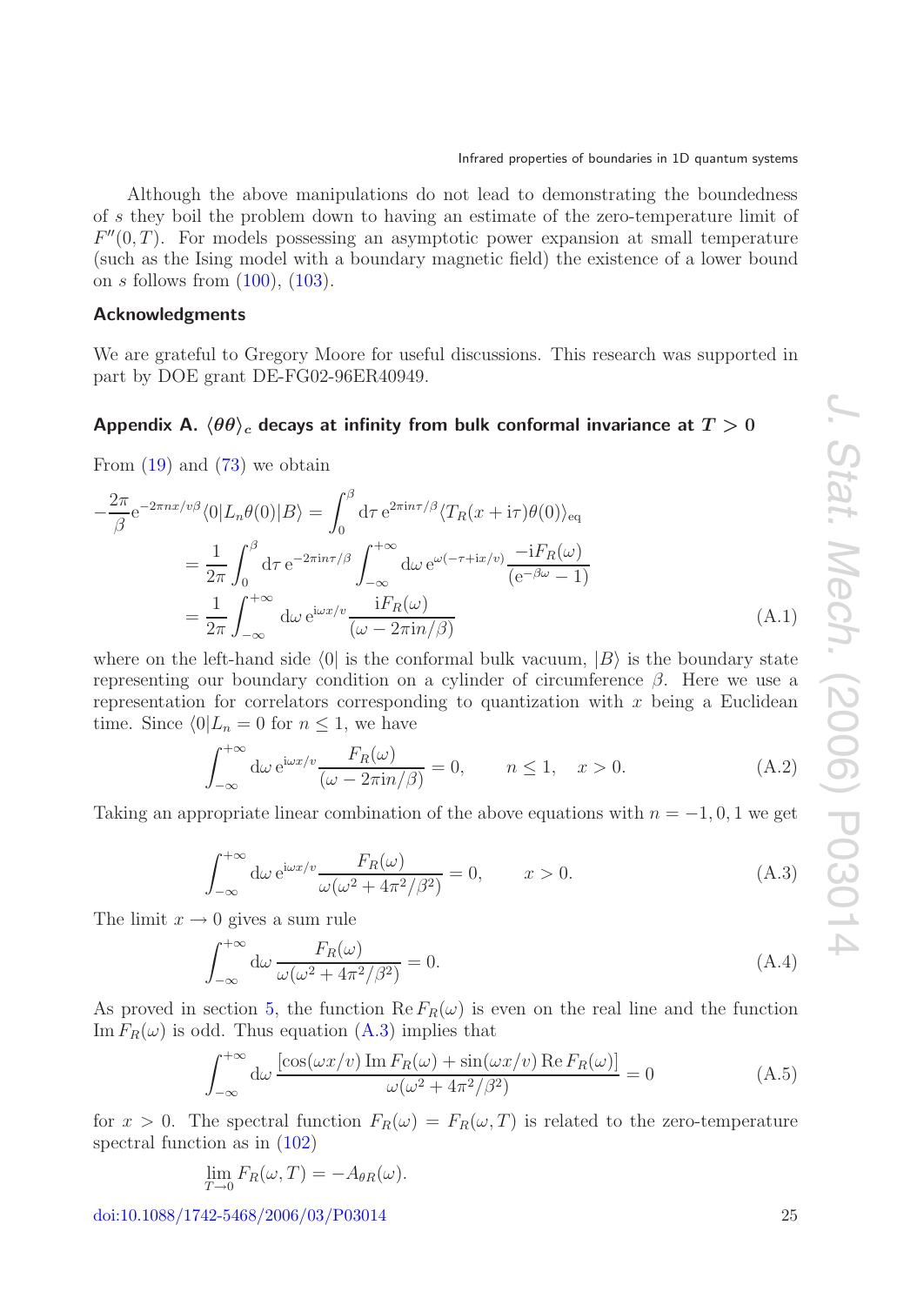Thus in the limit  $T \rightarrow 0$  equations  $(A.5)$  (assuming the limit commutes with the integration) imply that the functions  $\text{Im} A_{R\theta}(\omega)/\omega^3$  and  $\text{Re} A_{R\theta}(\omega)/\omega^2$  are integrable at  $\omega = 0.$ 

We did not use here the analyticity of  $F_R(\omega)$  in the upper half-plane. That and the sum rule [\(A.4\)](#page-24-4) imply that  $F_R(i2\pi T) = 0$ . This zero can be considered as the sole manifestation of the conformal invariance at  $T > 0$ . Another zero is situated at  $\omega = 0$ .

This allows us to write a subtracted dispersion relation

$$
\frac{\operatorname{Re} F_R(\omega)}{(\omega^2 + 4\pi^2/\beta^2)} = \frac{1}{2\pi} \int_{-\infty}^{+\infty} d\eta \, \frac{\operatorname{Im} F_R(\omega)}{(\eta^2 + 4\pi^2/\beta^2)} \mathcal{P}\left(\frac{1}{\eta - \omega}\right),
$$
\n
$$
\frac{\operatorname{Im} F_R(\omega)}{(\omega^2 + 4\pi^2/\beta^2)} = -\frac{1}{2\pi} \int_{-\infty}^{+\infty} d\eta \, \frac{\operatorname{Re} F_R(\omega)}{(\eta^2 + 4\pi^2/\beta^2)} \mathcal{P}\left(\frac{1}{\eta - \omega}\right).
$$
\n(A.6)

As  $T \to 0$  these dispersion relations at least formally (more on this below) go into the dispersion relations [\(43\)](#page-11-2) and the sum rule  $(A.4)$  goes into the sum rule [\(42\)](#page-11-3). It was demonstrated in section [4](#page-8-1) how the last two imply [\(44\)](#page-11-5). Analogous considerations hold for  $F_L(\omega)$  and imply [\(45\)](#page-11-6).

It should be stressed that in all these manipulations it is implicitly assumed that taking the limit  $T \to 0$  commutes with integrations in dispersion relations. Or equivalently that the dispersion relations for  $T > 0$  go to those at  $T = 0$  in a continuous fashion. It could happen that there are singularities of  $F_R(\omega)$  in the lower half-plane that approach  $\omega = 0$  as  $T \to 0$ . The above conclusions for the behaviour of  $A_{\theta R}(\omega)$  at zero would then be incorrect. The continuity at  $T = 0$  of the above equations is essentially equivalent to the condition of the asymptotic conformal invariance on a half-plane  $\langle 0|Q = 0$  discussed in section [4.](#page-8-1)

To conclude we see that, assuming the just discussed continuity at  $T = 0$ , the finite T conformal invariance implies formulae  $(44)$ ,  $(45)$  and, as a consequence, the vanishing of the  $\langle \theta(\tau) \theta(\tau') \rangle_c$  correlator in the infrared.

## <span id="page-25-0"></span>**Appendix B. A lower bound on boundary entropy of Cardy state[s3](#page-25-1)**

For rational conformal field theories there is a set of local conformal boundary conditions that preserve the chiral algebra in the most straightforward way—Cardy boundary states. These boundary states are constructed via the modular S-matrix  $S_{ij}$  as

$$
|i\rangle = \sum_{j} \frac{S_{ij}}{\sqrt{S_{0j}}} |j\rangle\rangle
$$

where  $|j\rangle$  are Ishibashi states. (Note that in the proof of the Verlinde formula one shows at an intermediate step that  $S_{0j} > 0$  and thus the division makes sense.) The boundary entropies of the Cardy states are

$$
g_i = \langle 0 | i \rangle = \frac{S_{i0}}{\sqrt{S_{00}}}.
$$

We are going to show that

<span id="page-25-2"></span>
$$
g_i \ge g_0 = \sqrt{S_{00}}.\tag{B.1}
$$

<span id="page-25-1"></span><sup>3</sup> The contents of this appendix grew from discussions of AK with G Moore.